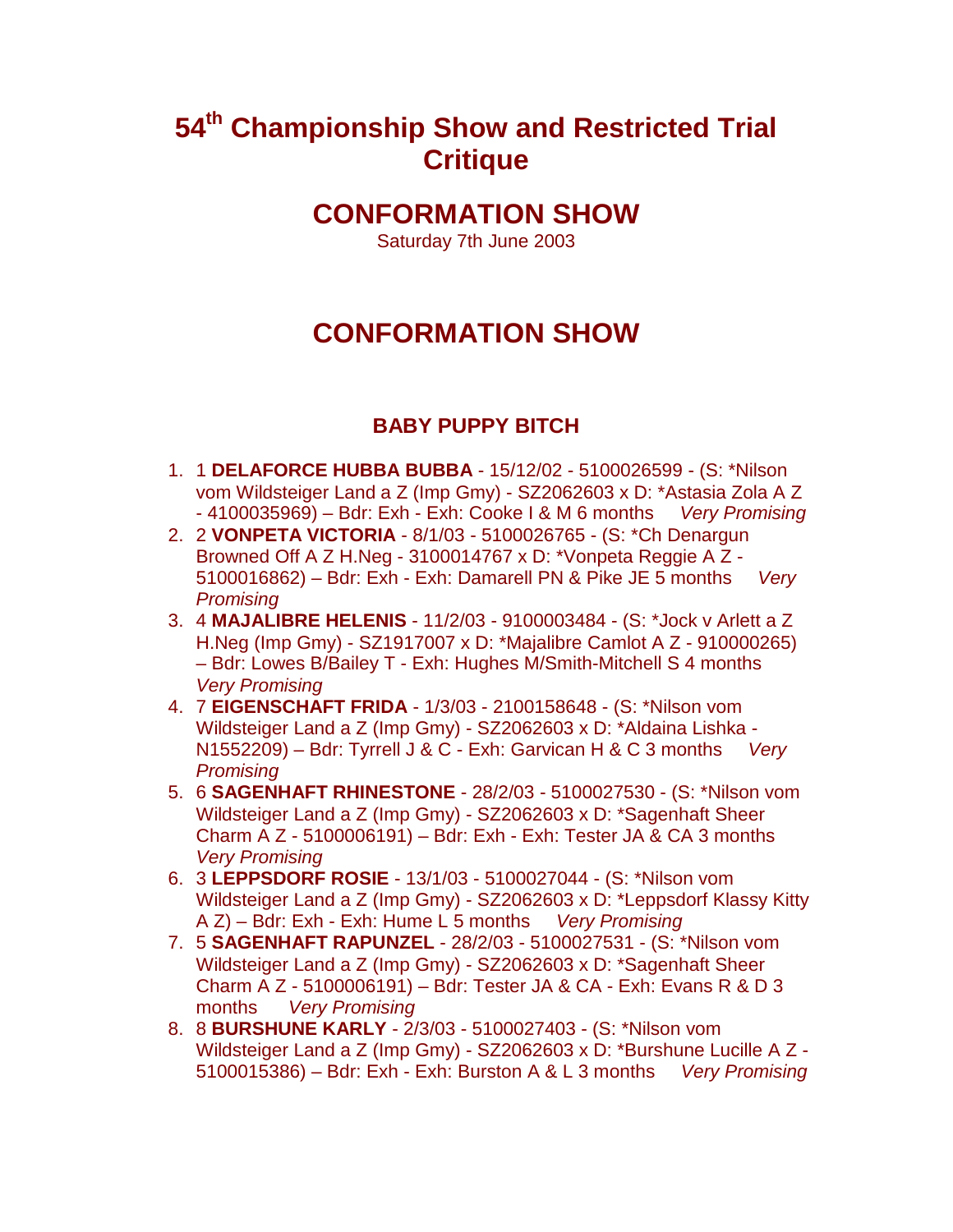#### **MINOR PUPPY BITCH**

1. 14 **BRUANGIE ZELTA** - 3/12/02 - 5100026435 - (S: \*Aimsway Abacus A Z H.Neg - 2100096239 x D: \*Bruangie Ishanti A Z - S1547408) – Bdr: Exh - Exh: Corlett K & V *Very Promising* 

*6 months Large, strong, substantial, just slightly stretched in proportions. Good head and expression, medium eye. Level wither, firm back, slightly short but well laid croup. Good forequarter angulation where the upper arm is slightly short and steep. Good chest proportions. Very good hindquarter angulation. During movement steps correct front and rear. Firm hocks, loose elbows. Shows good groundcovering gait, powerful drive, firm back however, the reach could be more effective and the wither held higher in the fast gait.* 

- 2. 12 **SHEPROSE MISS ABACUS** 1/11/02 5100026049 (S: \*Aimsway Abacus A Z H.Neg - 2100096239 x D: \*Ch Darkana Elle McPherson - S227419) – Bdr: Exh - Exh: Owen B *Very Promising 7 months Large, strong. Very good height to length proportions. Good colour & pigment. Very good head, medium eye. Good wither, firm back, slightly short slightly steep croup. Good forequarter angulation where the upper arm while of good length is steep. Good chest proportions. Very good hindquarter angulation, long hocks. Steps correct front and rear, loose hocks and elbows. During movement shows good ground covering gait with very good reach however, the drive should be more effective and she falls on the forehand on the fast gait.*
- 3. 13 **AZUREBRIGHT CHEYANNE**  3/12/02 5100026623 (S: \*Ch Leitungen Prince Rowdy A Z H.Neg - 2100008734 x D: \*Ch Sheprose Elvira A Z - 5100004503) – Bdr: Exh - Exh: Smalbil R *Very Promising 6 months Large, strong, substantial, very well pigmented. Very good head and expression. Level wither, strong back, slightly short slightly steep croup. Good forequarter angulation, the upper arm is slightly short and steep. Maximum depth of chest for age. Very good hindquarter angulation. During movement shows good ground covering gait. Steps correct front and rear, loose hocks and elbows with balanced reach and drive however, she is rather strong on the topline and is tending to fall on the forehand when she moves.*
- 4. 10 **SHAITAN ONYX**  21/9/02 5100026031 (S: \*Rhosyn Quest for Power A Z H.Neg - 5100026030 x D: \*Shaitan Gold Digger A Z - S1558063) – Bdr: Phillis J (Mrs) - Exh: Gray K & A *Very Promising 9 months Well above medium size, slightly stretched bitch of good type. Very good head and expression. Level wither, firm back, slightly short but well laid croup. Good forequarter angulation, slightly short slightly steep upperarm. Slightly short foreleg, maximum depth of chest. Very good hindquarter angulation. Steps correct rear, loose elbows. In movement shows good hindquarter drive however, she falls on the forehand, and needs to be much firmer in the forequarter assembly.*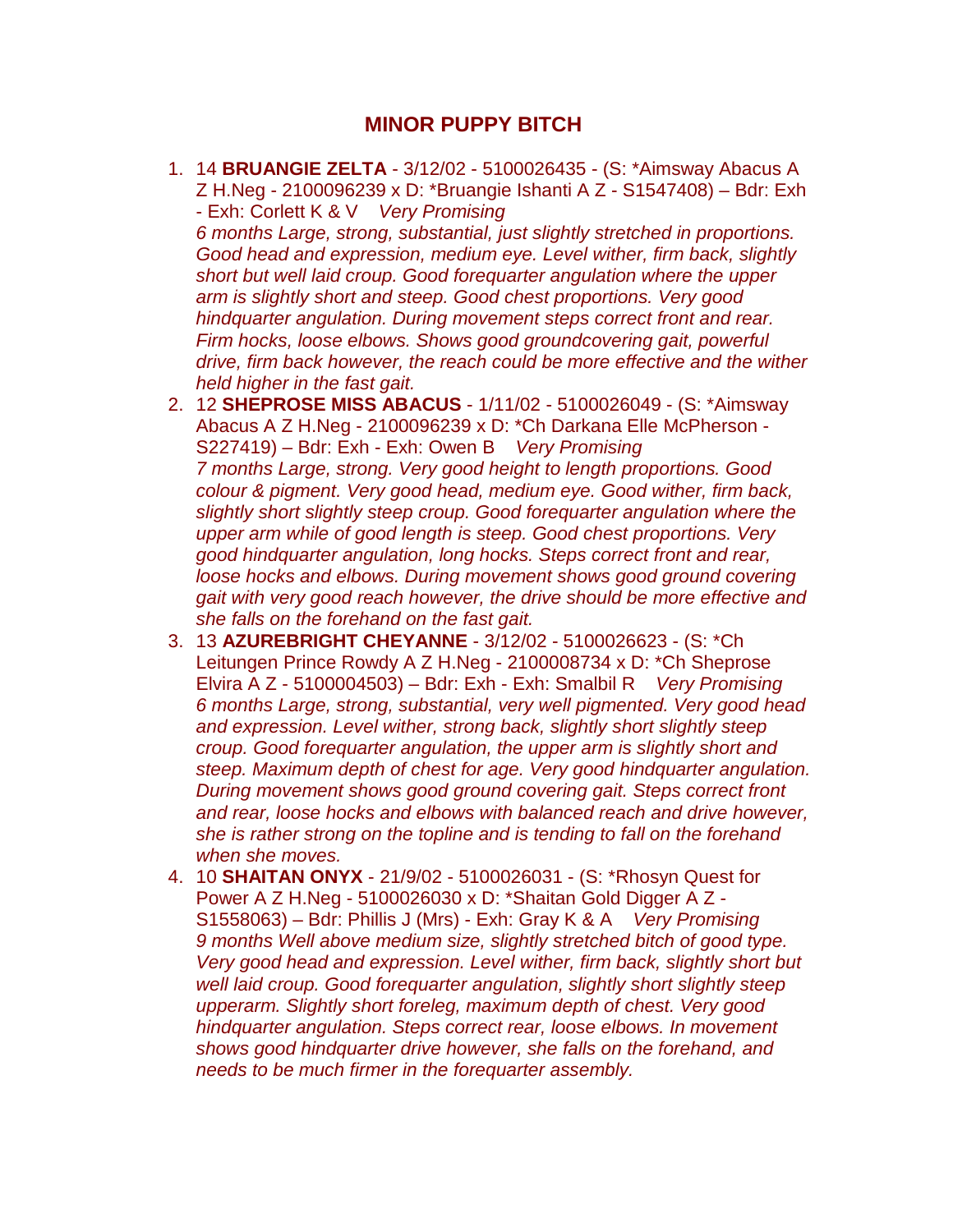- 5. 11 **SHEPROSE MAGIC MELODY**  1/11/02 5100026050 (S: \*Aimsway Abacus A Z H.Neg - 2100096239 x D: \*Ch Darkana Elle McPherson - S227419) – Bdr: Owen B - Exh: Saint I & B/Owen B *Promising 7 months: Large, strong, very well pigmented. Very good head and expression, lovely dark mask, dark eye. Good wither, firm back, slightly short slightly steep croup. Good forequarter angulation with very good length of the upper arm but steep. Good chest proportions. Good hindquarter, long hocks. During movement steps correct front and rear. Loose ligaments during movement. Shows good reach however, she is lacking hindquarter drive and this restricts her movement at present.*
- 6. 9. **KARABACH VICTORIA** 20/9/02 3100103596 (S: \*Ch Denargun Browned Off A Z H.Neg - 3100014767 x D: Sterbach Lemon Fizz - 3100034055) – Bdr: Exh - Exh: Karabach Kennels *Promising 9 months Missing P4 lower right. Large, medium strong, very good height to length proportions. Very good head and expression, medium eye colour. Good wither, firm back, slightly short steep croup. Good fore quarter angulation where the upper arm while of very good length is steep. Very good chest proportions. Very good hind angulations. Steps correct front and rear. Shows very good ground covering gait with very good reach, however the drive should be more effective on the fast gait.*

#### **PUPPY BITCH**

1. 15 **ADELORA ZENA** - 13/6/02 - 2100147586 - (S: \*Ch Denargun Browned Off A Z H.Neg - 3100014767 x D: \*Adelora Remy A Z - 2100147556) – Bdr: Neddermeyer H & J/Strachan L & J - Exh: Pittelli S *Very Promising*

*12 months Large, strong, substantial bitch of very good height to length proportions. Very good head and expression. Very good top and underline. Good wither, firm back, just slightly short but very well laid croup. Good forequarter angulation where the upper arm is very good*  length but slightly steep. Good chest proportions. Very good hindquarter *angulation. Steps correct front and rear, firm hocks slightly loose elbows. In movement shows very good groundcovering gait with balanced reach and drive transmitted through a firm back.* 

2. 20 **RHOSYN XTRA SPECIAL** - 12/7/02 - 5100024638 - (S: \*Xio Avax a Z (Imp Gmy) - SZ65362/01 x D: \*Rhosyn Ginzano A Z - 5100002022) – Bdr: Collins SJ & C - Exh: Schoemaker TH *Very Promising 11 months Well above medium size, medium strong, well coloured and pigmented bitch of good height to length proportions. Very good head and expression, lovely dark mask. Good wither, firm back, slightly short but well laid croup. Good forequarter angulation where the upper arm while of good length is slightly steep. Good chest proportions. Very good hindquarter angulation. Steps correct front and rear, firm hocks slightly loose elbows. During movement shows good groundcovering gait with*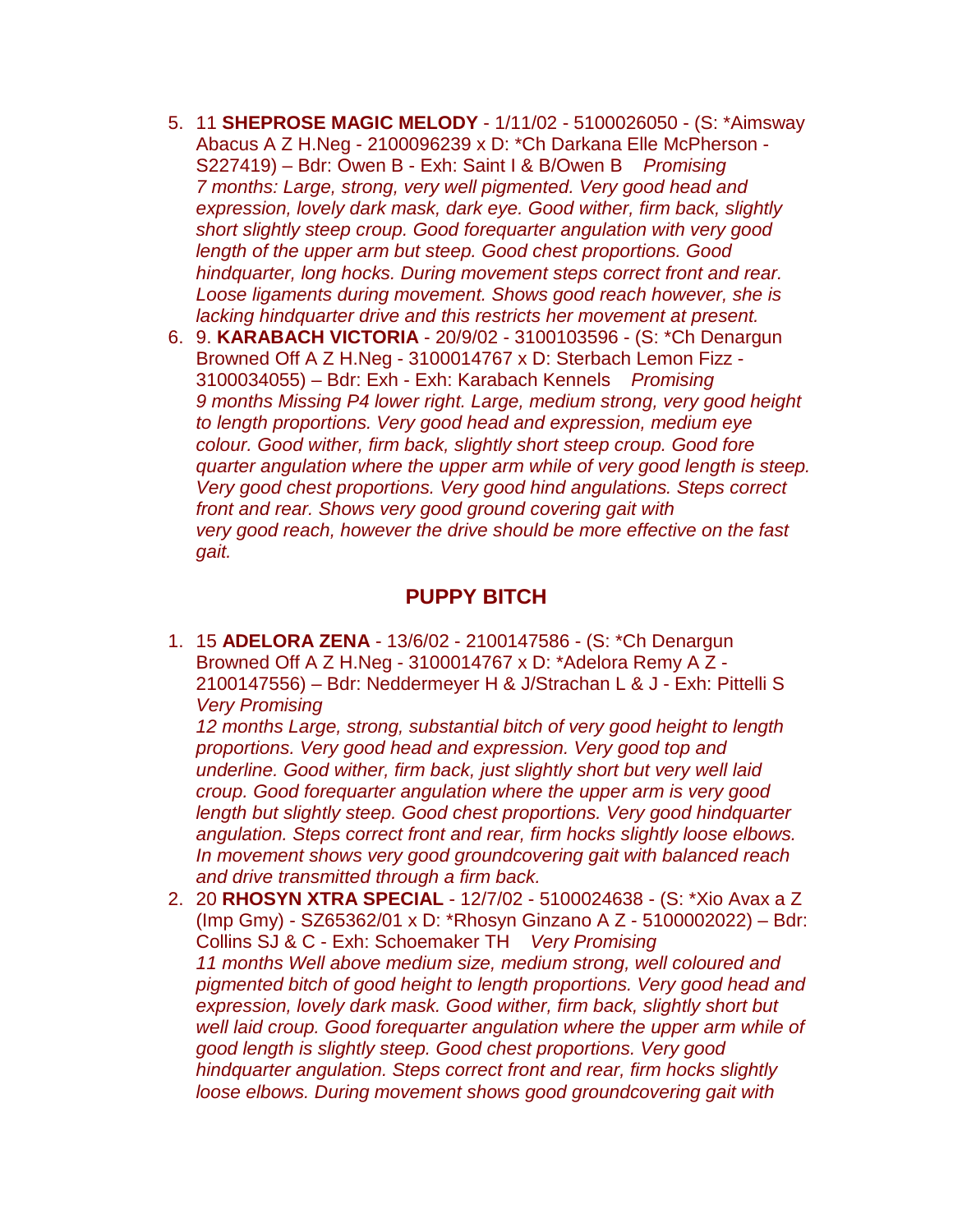*powerful drive maintains a good topline however, would like to see the reach more effective on the fast gait* 

- 3. 21 **VONPETA U IDIOT**  19/7/02 5100025729 (S: \*Ch Denargun Browned Off A Z H.Neg - 3100014767 x D: \*Ch Eisenland B Witched A Z - 6100011134) – Bdr: Exh - Exh: Damarell PN & Pike JE *Very Promising 11 months Double P1 upper right. Just above medium size, medium strong, very feminine well pigmented bitch, just slightly short proportions. Very good head and expression. Good wither, firm back, just slightly short but very well laid croup. Good forequarter angulation where upper arm is just slightly short and steep. Good chest proportions, slightly short underchest. Very good balance of hindquarter. Steps correct front and rear, firm hocks just slightly loose elbows. During movement shows good ground covering gait, powerful drive maintains a very good topline in movement however would like to see the reach more effective in the fast gait.*
- 4. 19 **RHOSYN XENIA**  12/7/02 5100024632 (S: \*Xio Avax a Z (Imp Gmy) - SZ65362/01 x D: \*Rhosyn Ginzano A Z - 5100002022) – Bdr: Collins SJ & C - Exh: Halling DC & Morgan RU *Very Promising 11 months Large, strong, stretched bitch. Good head and expression, medium eye colour. Level wither, slight nick behind firm back, slightly short but well laid croup. Good forequarter angulation where the upper arm is slightly short and steep. Good chest proportions. Very good hindquarter angulation. Steps correct front and rear, firm hocks, slightly loose elbows. During movement shows good ground covering gait good drive, slightly restricted in the reach and the ligaments on the topline should remain firmer and the wither remain higher on the fast gait.*
- 5. 23 **CRAISAN ZARA**  21/8/02 5100025654 (S: \*Bodecka Grandslam A Z H.Neg - 3100046079 x D: \*Craisan Petra A Z - S1600387) – Bdr: Haysman R & J - Exh: Babenberg Kennels/Haysman J *Very Promising 9 ½ months Well above medium size, slightly stretched bitch of good type. Good head and expression. Level wither, firm back slightly short slightly steep croup. Good forequarter angulation where the upper arm while of good length is steep. Good chest proportions. Very good hindquarter angulation. Steps correct front and rear loose hocks and elbows. During move shows good reach however, on the fast gait the reach should be more effective.*
- 6. 22 **KARLSKIND QUADRUPLICATE**  3/8/02 5100025313 (S: \*Ch Leitungen Prince Rowdy A Z H.Neg - 2100008734 x D: Karlskind Total Bliss A Z - S1653867) – Bdr: Exh - Exh: Coppola J/Gale P *Very Promising*

*10 months: Large, stretched bitch slightly light in colour. Very good head and expression dark eye. Level wither, firm back, slightly short but well*  laid croup. Good forequarter angulation however, the upper arm is short *and steep. Good chest proportions. Very good hindquarter angulation. Steps correct front and rear, slightly loose hocks and elbows. During*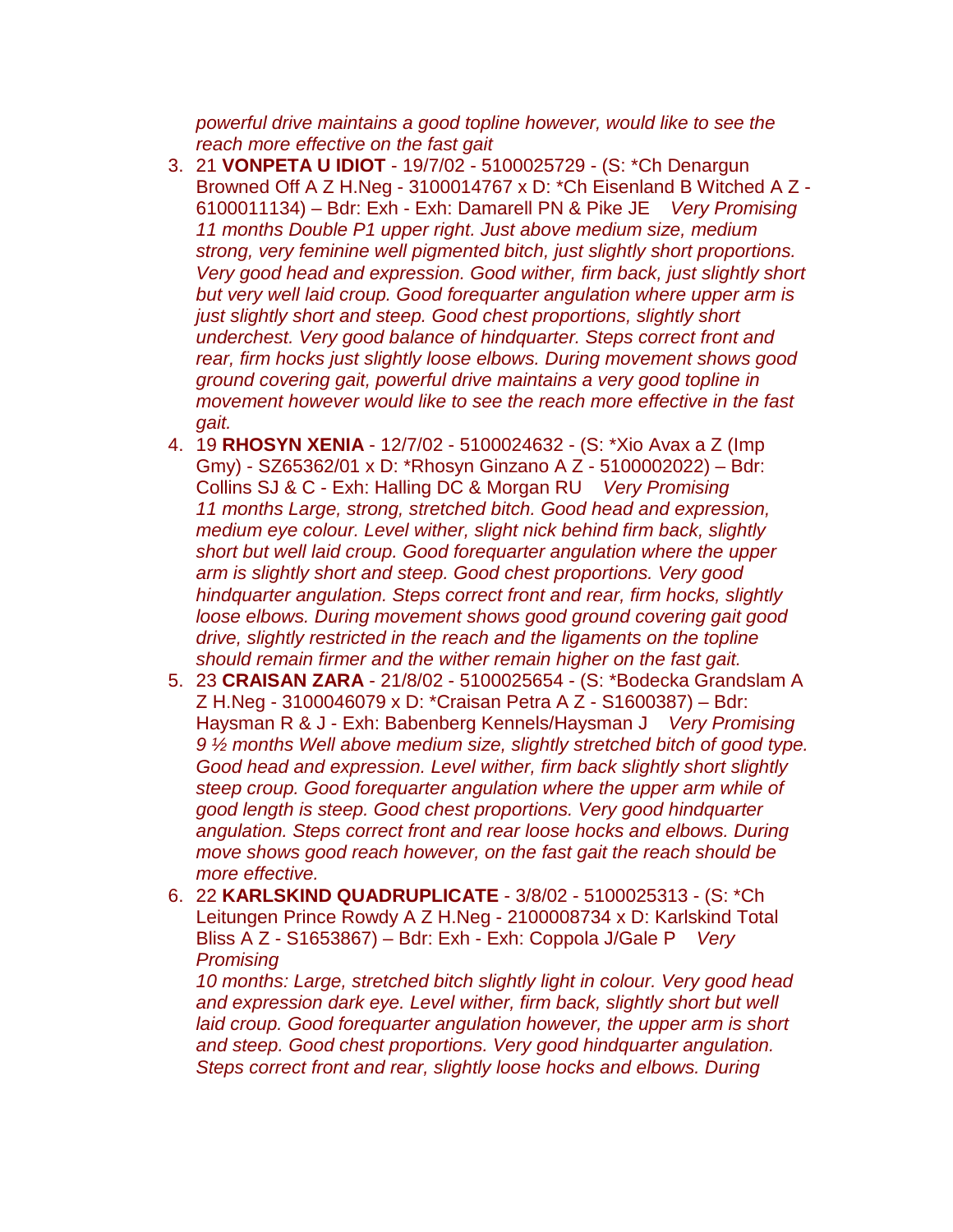*movement shows good hindquarter drive, good transmission over the top however the reach should be more effective.* 

7. 17 **SHEPHARDHILL GO FORGLORY** - 24/6/02 - ? - (S: \*Manprince Quikas A Flash A Z H.Neg ET - 3100012084 x D: \*Wilanjee Gay Lizzie A Z - S227691) – Bdr: Exh - Exh: Shephardhill Kennels *Sufficient 11 ½ months Large, very stretched bitch. Good head, would like to see more strength of foreface. Flat wither slight nick behind, long back, croup slightly short and flat. Good forequarter where the upper arm is short and steep. Good hindquarter angulation long hocks. Steps correct front and rear, loose hocks and elbows. During movement insufficient reach and particularly drive, and very loose on the topline*

## **JUNIOR BITCH**

1. 24 **NATCHEZ BUNDABERG RUM AZ** - 22/1/02 - 5100022820 - (S: \*Natchez Vampire Slayer A Z H.Neg x D: \*Newedge Foreplay A Z) – Bdr: Exh - Exh: Smith P *Very Good*

*17 months Well above medium size, medium strong, slightly stretched bitch of very good type and colour and pigmentation. Very good head and expression. Level wither, firm back, slightly short but very well laid croup. Very good forequarter angulation where the upper of very good length is slightly steep. Very good chest proportions. Very good forechest. Very good hindquarter angulation. Steps correct front and rear, firm hocks just slightly loose elbows. During movement shows very good groundcovering powerful gait. Maintains very good topline, would like to see slightly more reach.* 

2. 29 **PESHAR INGA AZ** - 9/3/02 - 3100093434 - (S: \*Ingo v Frankengold a Z - SZ1973423 x D: \*Jaimon Kloud A Z) – Bdr: Exh - Exh: Savickas P &

S *Very Good*

*15 months Standing on the maximum height. very well pigmented, medium strong, just slightly stretched in proportions. very good head and expression. level wither, firm back slightly short and well laid croup. very good forequarter angulation where upper arm is very good length but just a fraction steep. good chest proportions. very good hindquarter angulation, slightly long in hock. steps correct rear, steps slightly narrow in front, slightly loose hocks and elbows. during movement shows very good ground covering gait, maintains very good topline, very good reach, the hindquarter drive should at times be more effective.* 

3. 25 **CH.VONPETA TAYKALL BY STORM AZ** - 25/1/02 - 5100022730 - (S: \*Vonpeta Questor A Z H.Neg - 5100012653 x D: \*Ch Eisenland B Witched A Z - 6100011134) – Bdr: Exh - Exh: Damarell PN & Pike JE *Very Good 17 months Ideal medium size, very feminine bitch of very good height to length proportions. Very good head and expression, lovely dark eye. Good wither, firm back, slightly short but well laid croup. Good forequarter angulation where the upper arm is slightly short but steep. Good chest proportions. Very good hindquarter angulation. Steps slightly narrow front*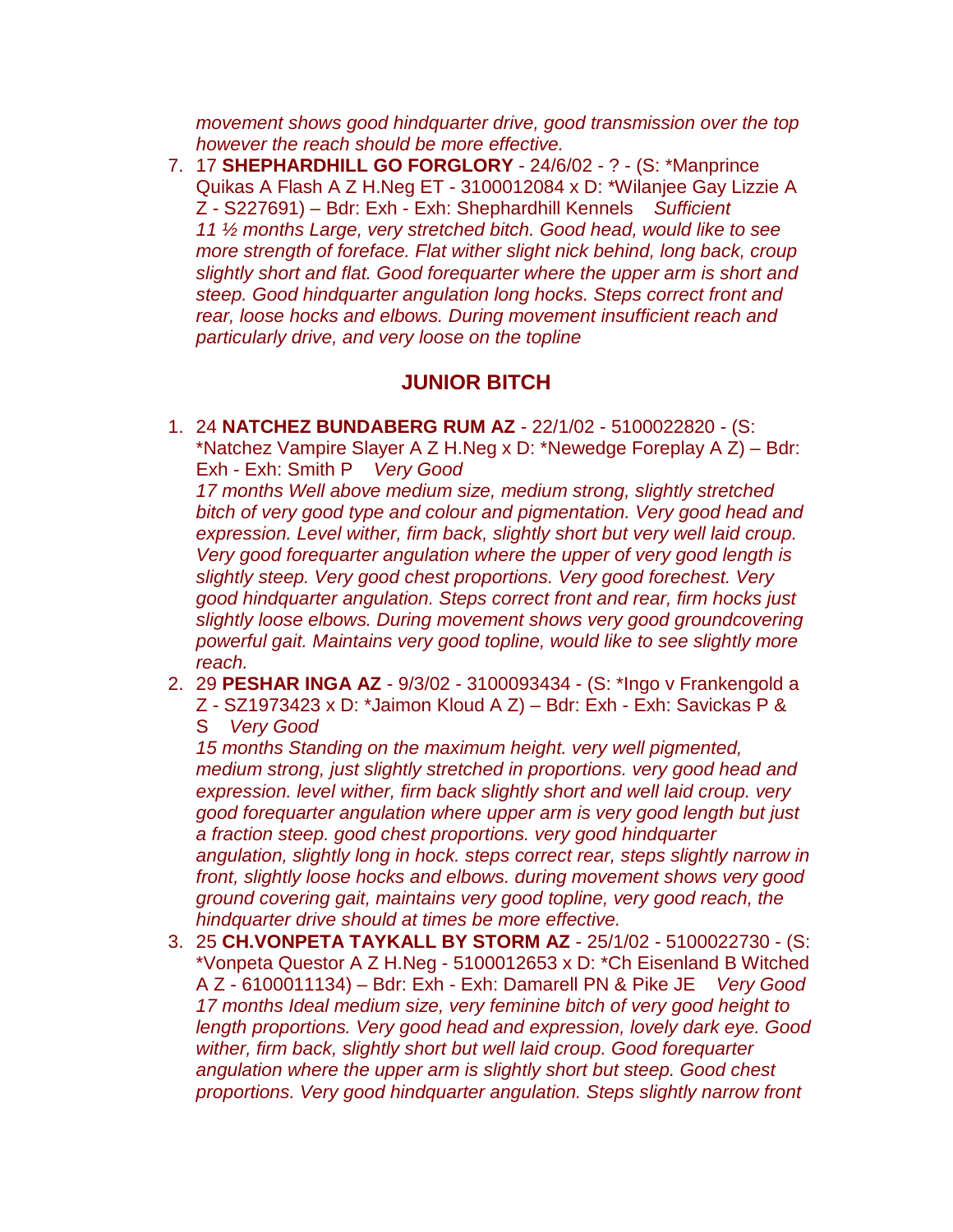*and rear, slightly loose elbows. During movement shows powerful drive, maintains very good topline and wither however, the reach should be more effective.* 

4. 30 **ALDAHOVEN HIGH FIDELITY** - 27/3/02 - 5100023615 - (S: \*Sing Ch Nitro v Tronje a Z H.Neg (Imp Sing) - SZ2020041 x D: \*Aldahoven Magenta A Z CDX - S1615122) – Bdr: Rumble A - Exh: Vigor D *Very Good*

*15 months Large, strong, substantial, slightly stretched bitch very good type. very good head and expression, lovely dark eye. good wither, firm*  back, very good length and lay of the croup. very good forequarter *angulation, while upper arm very good length it is slightly steep. very good chest proportions. very good hindquarter angulation. steps slightly narrow front and rear. slightly loose hocks and elbows. during movement shows very good balanced ground covering gait with good reach and drive.* 

- 5. 28 **ORRINSHIR XCELL AZ**  4/3/02 3100092728 (S: \*Iccara Livin Lavida Loca A Z H.Neg - 6100017968 x D: \*Orrinshir Quick Sand A Z - 3100022449) – Bdr: Exh - Exh: Taylor S *Very Good 15 months Large, medium strong, slightly stretched bitch of very good type. good head and expression. good wither, firm back, slightly short and just slightly steep croup. good forequarter angulation where the upper arm while of good length is steep. good chest proportions. very good hindquarter angulation. steps slightly narrow front and rear, firm hocks, slightly loose elbows. during movement shows very good ground covering gait powerful drive, good reach and maintains a good topline*
- 6. 27 **FLICONA MIDORI AZ**  2/3/02 4100008163 (S: \*Ch Iwan v Lechtal a Z H.Neg (Imp Gmy) - SZ1862375 x D: \*Ch Astasia Yana A Z - Q1496624) – Bdr: Perkins G - Exh: Attwood B *Very Good 15 months Well above medium size, just medium strong, very feminine bitch just slightly stretched in proportions. Very good head and expression, would like to see more strength of foreface. Good wither, firm back, slightly short but well laid croup. Good forequarter angulation, good length of the upper arm but slightly steep. Good chest proportions. very good hindquarter angulation. steps correct front and rear, firm hocks slightly loose elbows. shows very good ground covering gait with very good drive. she maintains a good topline however the reach should be more effective on the fast gait.*
- 7. 26 **BRUANGIE WILLOW MIST**  21/2/02 5100023364 (S: \*Lassland Thunda Downunda A Z x D: \*Bruangie La Lola A Z) – Bdr: Exh - Exh: Corlett K & V *Very Good*

*16 months Large, strong, substantial bitch of good type and stretched proportions. Very good head and expression. Level wither, firm back, slightly short but well laid croup. Good forequarter angulation where the upper arm is slightly short and steep. Good chest proportions. Very good hindquarter angulation. During movement shows good groundcovering gait, powerful drive, slightly loose over the topline would like to see wither*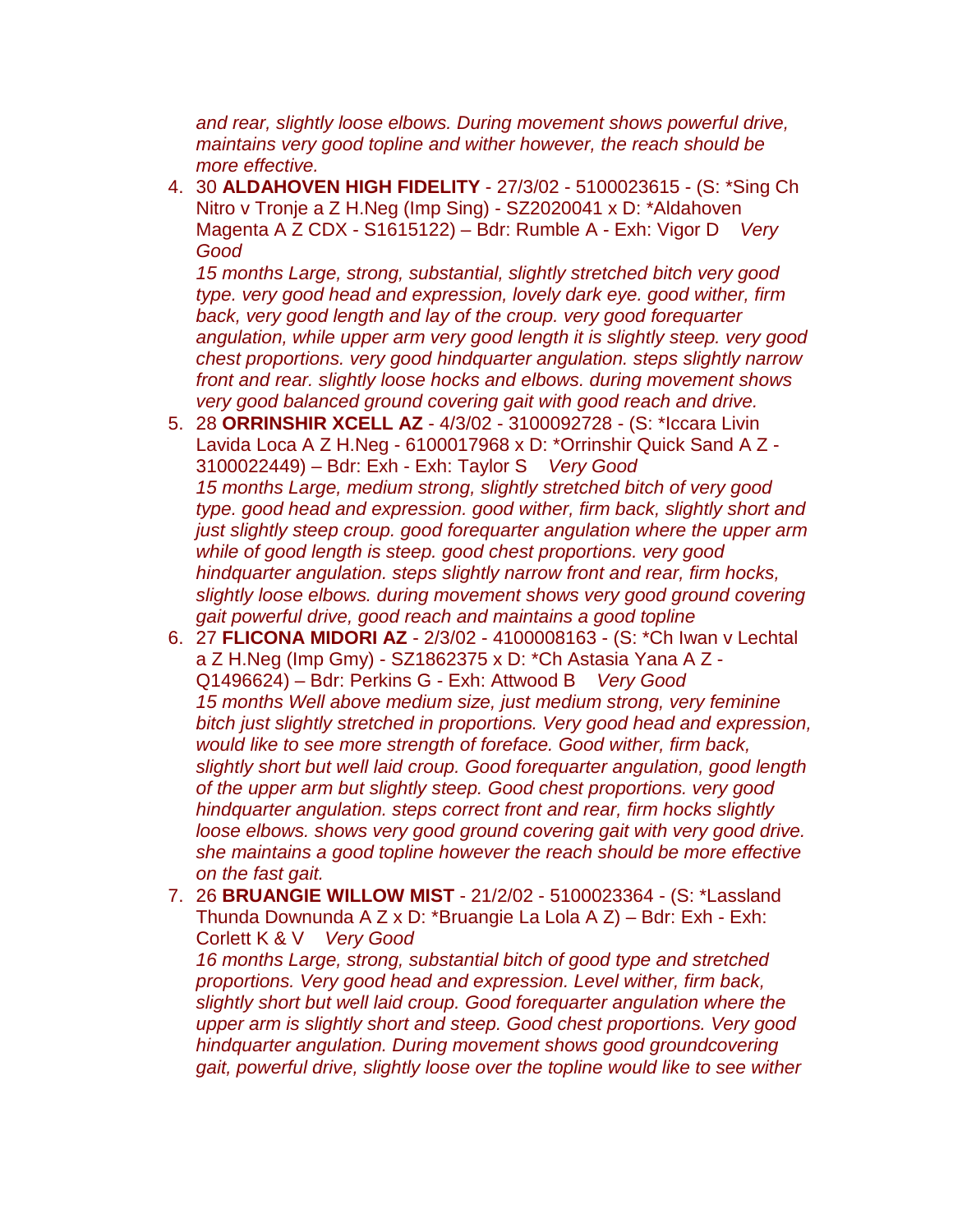*held higher on fast gait and the reach should be more effective. Steps correct rear, steps wide in front.*

- 8. 31 **GILARISHA ELSA**  15/4/02 ? (S: \*Ch Leitungen Prince Rowdy A Z H.Neg - 2100008734 x D: \*Alimanda Gila A Z - S1554804) – Bdr: Exh - Exh: Archbold I & R *Very Good 14 months Large, strong, substantial stretched bitch of good type. very good head and expression. level wither, firm back, slightly short slightly steep croup. good forequarter angulation where the upper arm is slightly short and steep. good chest proportions. very good hindquarter angulation. steps correct rear, slightly narrow at the front. slightly loose hocks and elbows. during movement shows powerful drive ligaments over topline to find final firmness, the reach to be much more effective.*
- 9. 33 **SPELLBINDA KRYSTAL STORM**  5/5/02 3100096515 (S: \*Bodecka Grandslam A Z H.Neg - 3100046079 x D: \*Spellbinda High Society A Z - 3100048535) – Bdr: Adams A - Exh: Petrella R & S *Very Good*

*13 months Large, stretched. Very good head and expression. Level wither, firm back slightly short slightly steep croup. Good forequarter angulation where the upper arm while of good length is slightly steep. good chest proportions. very good hindquarter angulation slightly long in hock. steps slightly narrow rear, slightly wide front, loose elbows and pasterns. during movement shows good groundcovering gait she maintains a good topline where both reach and drive should be slightly more effective in the fast gait.* 

10.32 **DARKNIGHT JEMIMA** - 20/4/02 - 5100024190 - (S: \*Turnberry Hugo Boss A Z H.Neg - 2100055167 x D: \*Rhosyn Koffee A Z - 5100009942) – Bdr: Lacey C - Exh: Halling DC

*14 months Very large stretched strong bitch. very good head and expression. good wither, firm back slightly short slightly steep croup. good forequarter angulation. very good length of upper arm but steep. good chest proportions. good hindquarter, long hocks. steps wide front and rear, hocks and elbows still to firm. During movement shows good groundcovering gait however both reach and drive should be more effective in the fast gait. Good*

- 11.35 **GRUNDELHARDT BRIANNA**  7/6/02 5100024491 (S: \*Nilson vom Wildsteiger Land a Z (Imp Gmy) - SZ2062603 x D: \*Grundelhardt Orrinococo A Z - S1593544) – Bdr: Exh - Exh: Cocks J & P *Good 12 months Very large, stretched, just medium strong, sable bitch. good head would like to see more strength of foreface. Good wither, firm back short slightly steep croup. good forequarter angulation where up arm is good length but steep. good chest proportions, good hindquarter angulation. long hocks. steps wide behind, slightly narrow in front, loose hocks and elbows. during movement both reach and drive should be much more effective however she maintains a good topline.*
- 12.34 **DEMTORI ARINA LEIGH**  31/5/02 2100143432 (S: \*Joanchell Bravado A Z H.Neg x D: \*Demtori Fia A Z) – Bdr: Lund C - Exh: Helbig AJ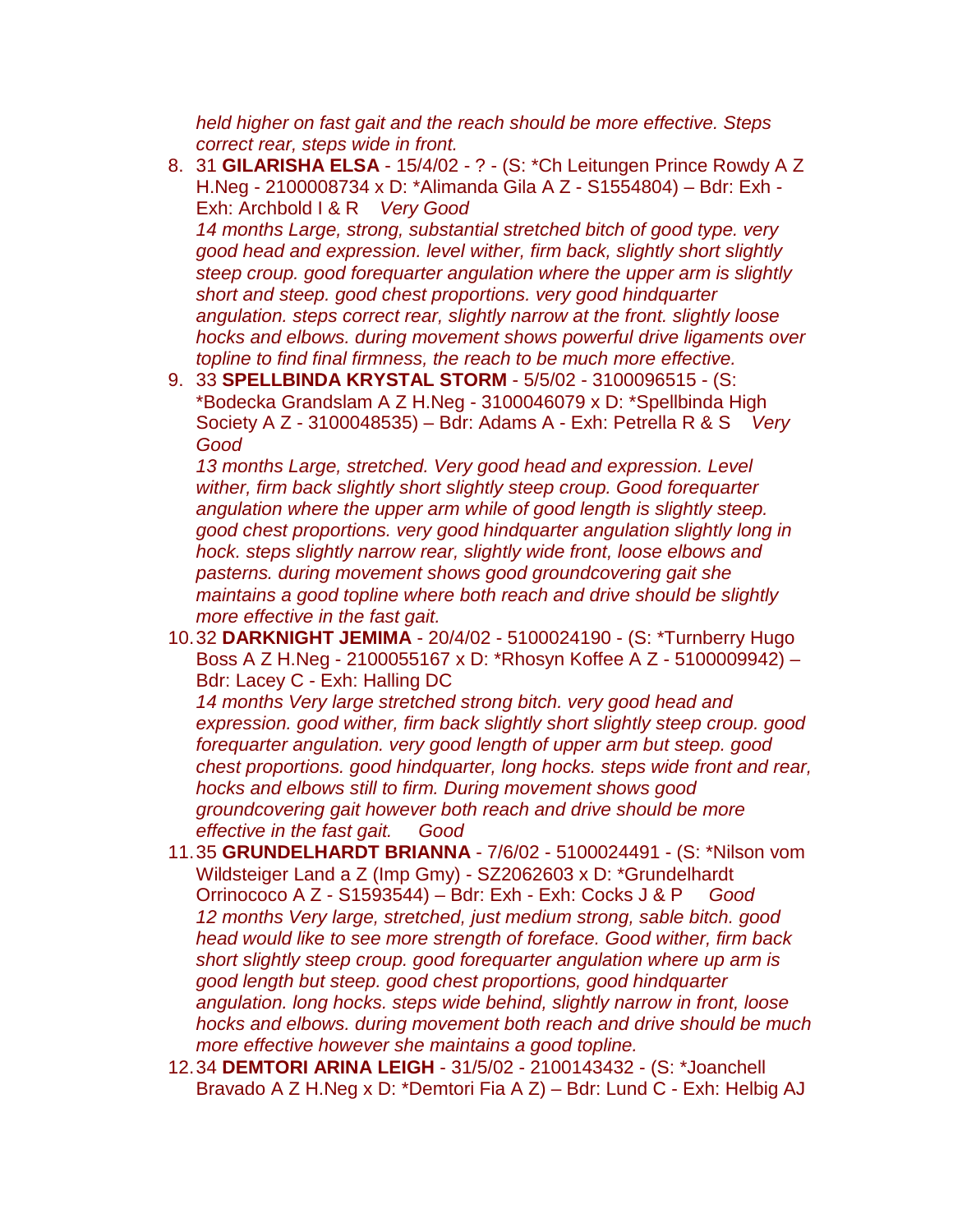#### *Good*

*13 months Slightly lacking in pigment. Large, medium strong. very good head and expression. Level wither, slightly stretched in proportions, firm back, slightly short slightly steep croup. Good forequarter angulation where the upperarm while of good length is steep. good hindquarter angulation, long hocks. steps slightly narrow front and rear, hocks and elbows to firm. during movement shows good groundcovering gait, good reach however hindquarter drive needs to be more effective in the fast gait.*

### **INTERMEDIATE BITCH**

1. 37 **\*HAGENSTOLZ FIRE N ICE AZ** - 29/5/01 - 3100078498 - (S: \*Nwy Ch Hacky V Finkenschlag a Z H.Neg (Imp Gmy) - SZ1963404 x D: \*Ch Hagenstolz Jerry Hall A Z) – Bdr: Exh - Exh: Taylor A/Pettenhoffer A *Very Good*

*2 years Well above medium size, medium strong, slightly stretched bitch of very good type. Very good head and expression. Good wither, firm back, slightly short but well laid croup. Good forequarter angulation where the upper arm is slightly short and steep. good chest proportions. Very good hindquarter angulation. steps correct front and rear, firm hocks slightly loose elbows. during movement shows very good ground covering gait, powerful drive. maintains a good topline however, the reach should be more effective in the fast gait.* 

- 2. 42 **\*GILARISHA CORKA AZ**  12/9/01 510002175 (S: \*Ch Leitungen Prince Rowdy A Z H.Neg - 2100008734 x D: \*Alimanda Gila A Z - S1554804) – Bdr: Exh - Exh: Archbold I & R *Very Good 21 months Just above medium size, medium strong, slightly stretched bitch of very good type. very good head and expression, correct dark eye. Good wither, firm back, slightly short but well laid croup. Good forequarter angulation, where upper arm is short and steep. good chest proportions. Very good hindquarter angulation, short strong hocks, good breadth of thigh. steps correct front and rear, slightly loose in elbows, firm hocks. during movement shows very good ground covering gait powerful drive, firm ligamentation over topline. maintains a good wither line however the reach should be more effective in the fast gait*
- 3. 38 **\*REGALSHEP KINDA A SWEET AZ**  15/6/01 5000020477 (S: \*Rhosyn Kriskross A Z H.Neg - 5100016995 x D: \*Regalshep Destany A Z - S1972112) – Bdr: Exh - Exh: Mayne D *Very Good 2 years Well above medium size, medium strong, well-coloured bitch. good height to length proportions. Very good head and expression. Good wither, firm back, slightly short but well laid croup. Very good forequarter angulation, very good length of upper arm just a fraction steep. very good chest proportions. very good hindquarter angulation, just slightly long in hock. steps correct front and rear, just slightly loose hocks and elbows. during movement shows very good ground covering gait with very good*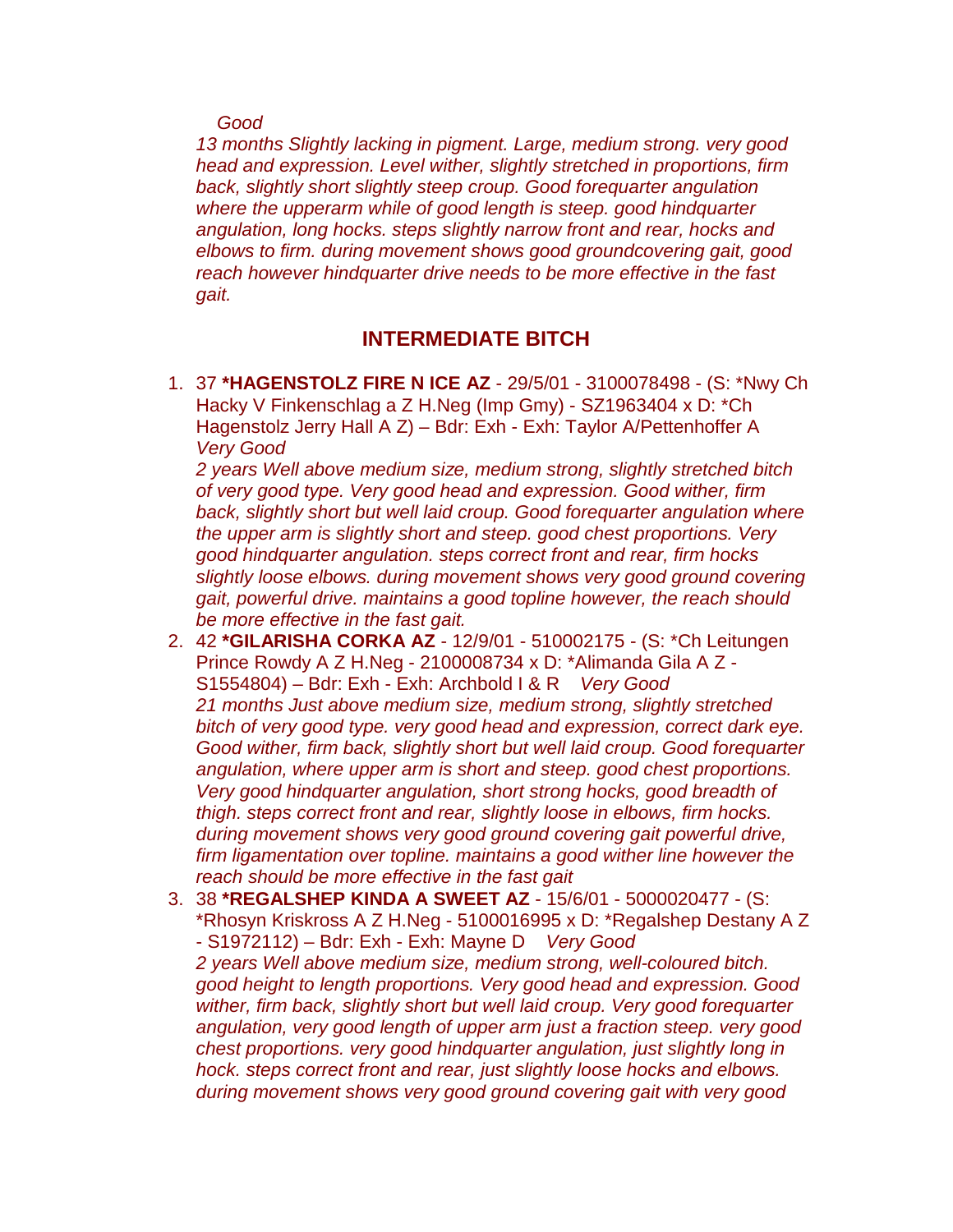*reach, maintains good topline however the drive should be more effective in the fast gait.* 

4. 39 **\*KEEDARA AIKO AZ** - 17/8/01 - 5100021003 - (S: \*Leberhine Ijaz A Z H.Neg - 5100014919 x D: \*Bruangie Indra A Z - S1547410) – Bdr: Exh - Exh: Phillis J/Mayne B *Very Good*

*22 months Well above medium size, strong bitch of very good type. very good height to length proportions. Very good head and expression. Good*  wither, firm back, slightly short but very well croup. Good forequarter *angulation where upper arm is just slightly short and steep. maximum depth chest proportions. correct hindquarter angulation, strong broad thighs. steps correct front and rear, during movement shows very good ground covering gait, powerful hindquarter drive, firm ligamentation over the topline. could be slightly more effective in the reach in the fast gait and occasionally higher in the withers.* 

5. 44 \***DARKKNIGHT INDECENT OFFA AZ** - 7/10/01 - 5100021678 - (S: \*Adelora Marcus A Z H.Neg - 2100047803 x D: \*Rhosyn Koffee A Z - 5100009942) – Bdr: Halling DC - Exh: Schoemaker TH/Halling DC *Very Good*

*20 months well above medium size, strong, substantial. Very good head and expression. good height to length proportions. level wither, firm back, slightly short but well laid croup. Very good forequarter angulation where upper arm is slightly short and steep. good chest proportions. Very good hindquarter angulation. steps narrow rear, correct in front. firm hocks slightly loose elbows. in movement shows good ground covering gait however, both reach and drive should be more effective in the fast gait and the wither held higher on occasions* 

- 6. 40 **SAGENHAFT JUSTA TART AZ**  3/9/01 5100021186 (S: \*Vonpeta Questor A Z H.Neg - 5100012653 x D: Sagenhaft S Brindabella A Z) – Bdr: Exh - Exh: Tester JA & CA *Very Good 21 months Large, stretched, sable bitch of good type. Very good mask, good head and expression. Good wither, firm back, slightly short but well laid croup. Good forequarter angulation, good length of upper arm but steep. good chest proportions. Very good hindquarter angulation. steps slightly narrow front and rear, slightly loose hocks and elbows. during movement shows very good ground covering gait, powerful drive, maintains good topline, reach should be more effective in fast gait.*
- 7. 41 **RHOSYN VITAL SPLASH AZ**  9/9/01 5100021078 (S: \*Rhosyn Kriskross A Z H.Neg - 5100016995 x D: \*Rhosyn Chicago Hope A Z - S1630538) – Bdr: Exh - Exh: Collins SJ & C *Very Good 21 months Double P1 upper right. Well above medium size, medium strong, slightly stretched bitch of good type. Very good head and expression. Level wither, firm back, slightly short and just slightly steep croup. Good forequarter angulation where upper arm is short and steep. good chest proportions. Good hindquarter angulation. steps correct front and rear. during movement shows good ground covering gait however would like to see both reach and drive more effective in the fast gait.*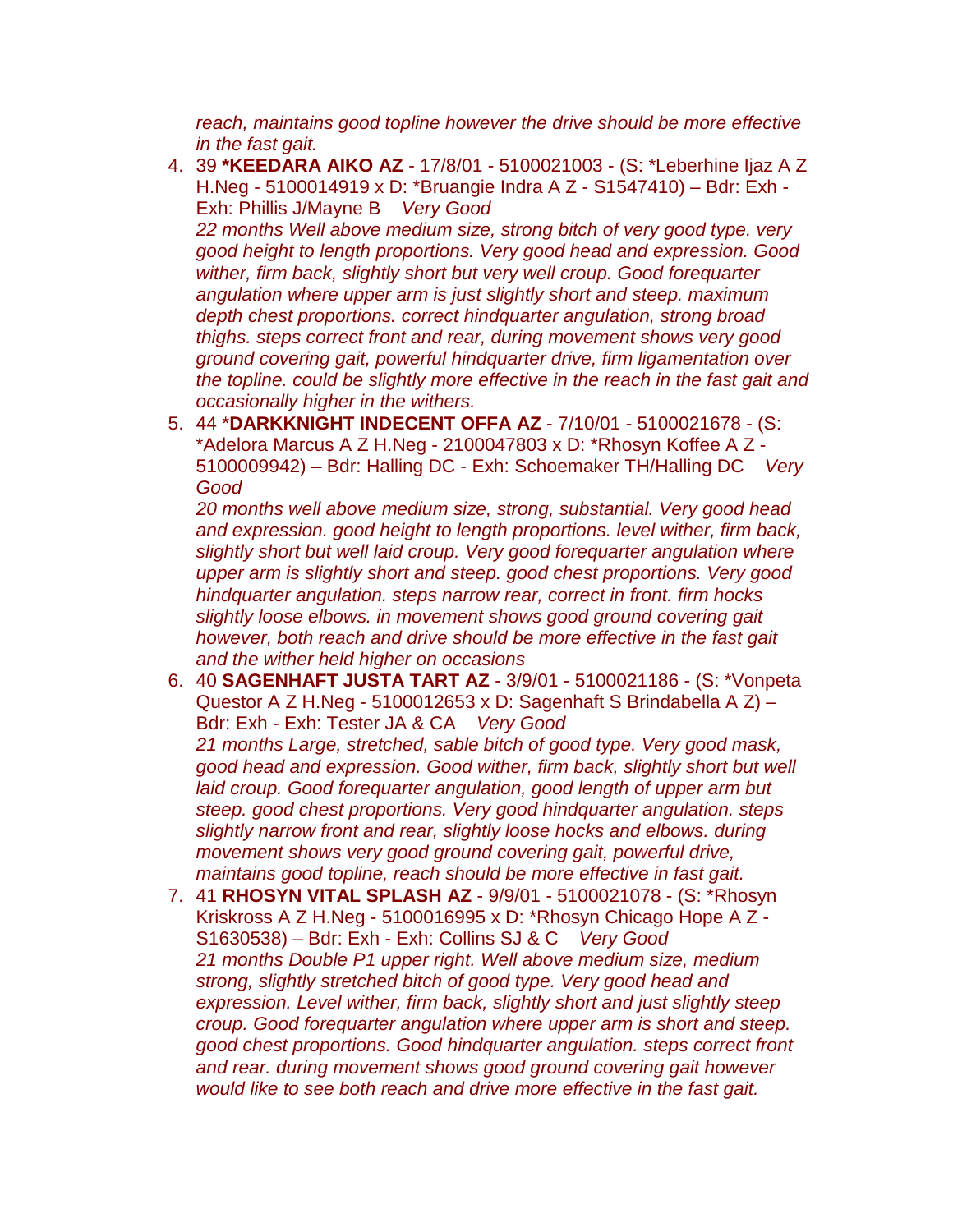- 8. 43 **\*WINBIRRA RITZY AZ**  14/9/01 3100083473 (S: \*Xio Avax a Z (Imp Gmy) - SZ65362/01 x D: \*Ch San Rancho Cinnomon A Z - V1353436) – Bdr: Carless P - Exh: San Rancho Kennels *Very Good 21 months Large, medium strong, slightly narrow bitch. Very good head and expression, medium eye. level wither, firm back slightly short but well laid croup. good forequarter angulation where upper arm of good length but steep. Good chest formation. Good hindquarter angulation. steps narrow front and rear, hocks and elbows to firm. during movement shows good ground covering gait where both reach and drive should be more effective in the fast gait.*
- 9. 46 **TAURORN KRYSTAL SHIMMER AZ**  18/11/01 5100021849 (S: \*Adelora Marcus A Z H.Neg - 2100047803 x D: \*Delaforce Cool Runnings A Z) – Bdr: Wellman G - Exh: Phillis J/Mayne B/Wellman G *Good 19 months Above medium size, medium strong bitch of good height to length proportions. Good head and expression. Level wither, firm back slightly short slightly steep croup. Good forequarter angulation where upper arm is slightly short and steep. good chest proportions. Good hindquarter angulation. steps correct front and rear. during movement shows good groundcovering gait, powerful drive firm ligamentation over topline. wither should be higher and the reach more effective in the fast gait.*
- 10.36 **\*CH.VONPETA SHEEZA MONA AZ**  13/12/00 5100017939 (S: \*Ch Denargun Browned Off A Z H.Neg - 3100014767 x D: \*Ch Vonpeta Eva A Z - S1512373) – Bdr: Exh - Exh: Damarell PN & Pike JE *Good 2 ½ years Very large, slightly stretched, very feminine sable bitch. good head and expression, would like to see more foreface. high wither, firm back, good length and lay of croup. Very good forequarter angulation, upper arm good length slightly steep. Good forechest development. short underchest development. Very good hindquarter angulation. steps slightly narrow front and rear. would like to see firmer ligamentation of both hocks and elbows. during movement shows very good groundcovering gait with very good reach and drive and maintains a very good topline.*
- 11.45 **VONDOUSSA FAITH NO MORE AZ**  4/11/01 5100021878 (S: \*Ch Leitungen Prince Rowdy A Z H.Neg - 2100008734 x D: \*Feldbach Devine Intalude A Z - 2100002594) – Bdr: Exh - Exh: Hueppauff A/Lloyd M *Good*

*19 months Very large, slightly stretched bitch. Medium strong. Good head and expression, nice dark mask. Good wither, firm back, slightly short slightly steep croup. good forequarter angulation, upper arm is good length but is steep. good chest proportions. good hindquarter angulation, long hocks. Steps narrow front and rear. hocks and elbows still to firm. during movement shows good groundcovering gait with very good reach however, the drive should be much more effective in the fast gait.*

## **OPEN BITCH**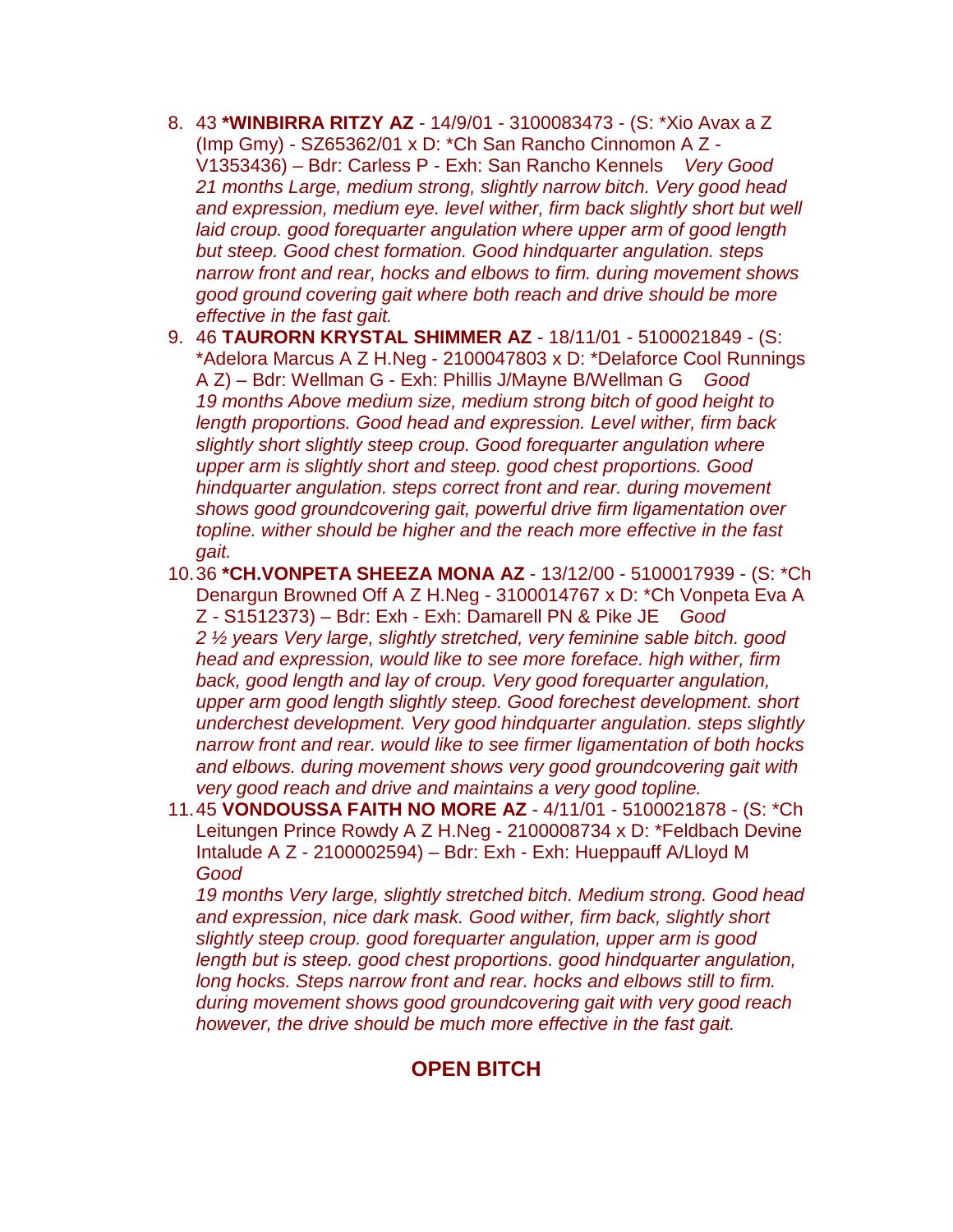- 1. 53 **\*SPELLBINDA HIGH SOCIETY AZ**  13/10/99 3100048535 (S: \*Stobar Peete A Z H.Neg - 3100016052 x D: \*Ch Bronacre Ramoth A Z - V1557475) – Bdr: Exh - Exh: Adams A *Excellent 3 years 8 months Large, slightly stretched strong bitch of very good type and proportions. very good top and underlines. Very good head and expression. good wither, firm back very good length and lay of croup. Very good forequarter angulation with very good length and lay of upper arm. correct chest proportions. Very good hindquarter angulation. steps correct front and rear. Shows very good far-reaching ground covering movement.*
- 2. 47 **\*CH.DENARGUN KISSIN COUSIN AZ**  28/1/98 3100191283 (S: \*Denargun Fandango A Z H.Neg x D: \*Denargun Tomfoolery A Z) – Bdr: Ballantyne KJ - Exh: Brabham JE *Excellent 5 years 5 months above medium size, strong, well pigmented bitch of very good type. Very good head and expression. good wither and firm back. slightly short but very well laid croup. Good forequarter angulation. the upper arm good length but slightly steep. good chest proportions. Very good hindquarter angulation. steps correct front and rear. during movement shows very good groundcovering gait, powerful drive maintaining very good topline. the reach should be slightly more effective in the fast gait.*
- 3. 60 **\*BRUANGIE TITIAN GOLD AZ**  27/02/01 5100019375 (S: \*Adelora Marcus A Z H.Neg - 2100047803 x D: \*Bruangie La Lola A Z) – Bdr: Exh - Exh: Corlett K & V *Excellent 2 years 4 months Large, strong, slightly stretched bitch of very good type. good head slightly light eye. Good wither, firm back slightly short but well*  laid croup. Very good forequarter angulation where upper arm is just a *fraction short and steep. Very good chest proportions. Very good hind angulation. steps correct front and rear. firm hocks, slightly loose elbows. During movement shows very good ground covering gait, powerful drive. Maintains good topline, the reach could be slightly more effective on the fast gait.*
- 4. 52 **\*SAGENHAFT WAR CRY AZ**  21/9/99 5100012502 (S: \*Ch Denargun Browned Off A Z H.Neg - 3100014767 x D: Sagenhaft S Brindabella A Z) – Bdr: Exh - Exh: Tester JA & CA *Excellent 3 years 9 months Above medium size, medium strong, slightly stretched bitch of very good type. Very good head and expression. good wither, firm back very good length and lay of croup. very good forequarter angulation where up arm is just slightly short and steep. good chest proportions. Very good hindquarter angulation. Steps correct front and rear. During movement shows very good ground covering gait, powerful drive, and firm ligaments over topline. reach could be a fraction more effective in fast gait.*
- 5. 59 **\*ADELORA SASHA AZ**  8/11/00 2100104217 (S: \*Adelora Marcus A Z H.Neg - 2100047803 x D: \*Adelora Nikkitta A Z -) – Bdr: Neddermeyer H & J/Strachan L & J - Exh: Halling DC *Excellent 2 years 7 months Large, slightly stretched bitch of very good type, medium strong. Very good head and expression. good wither, firm back slightly*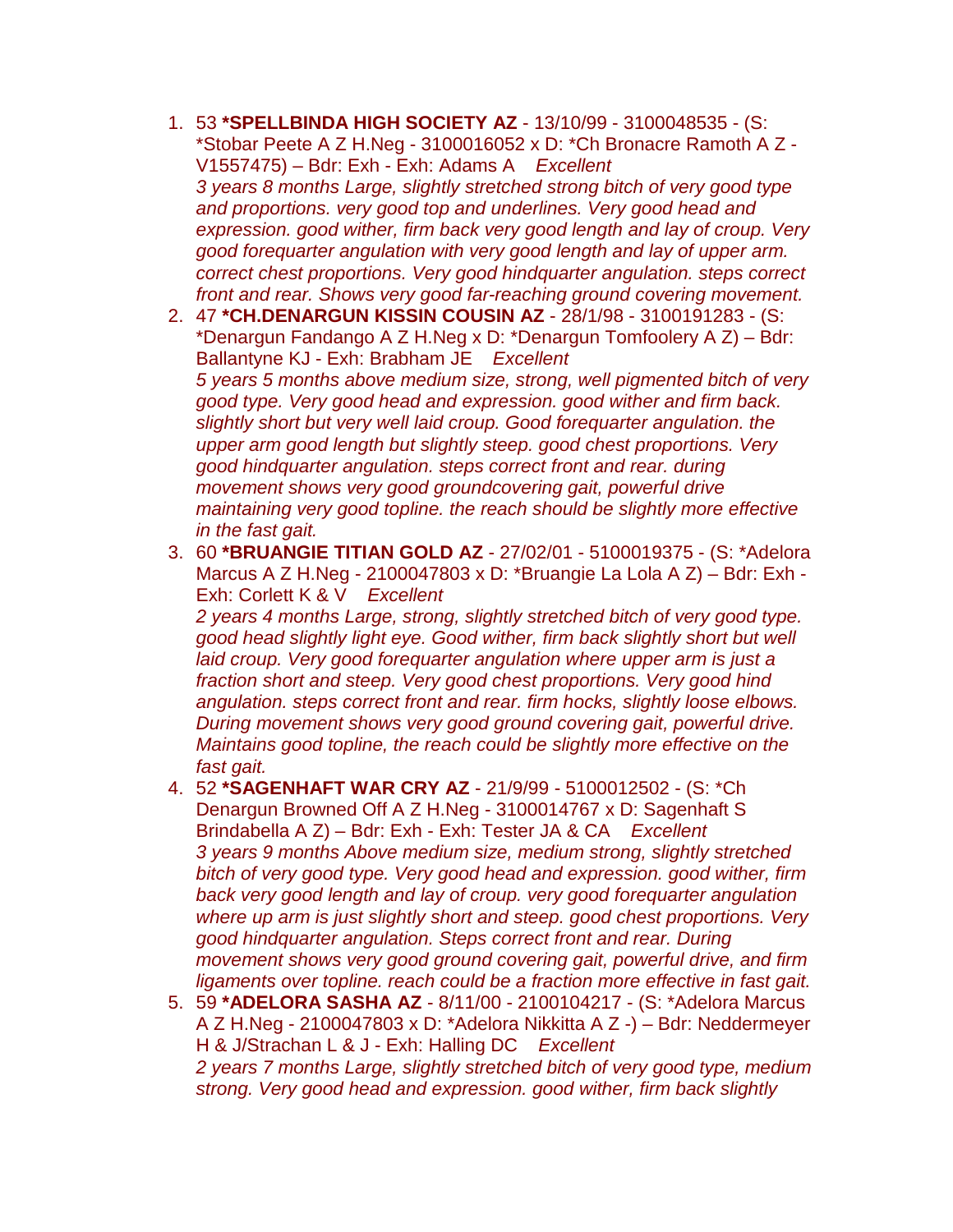*short but well laid croup. Very good forequarter where upper arm is just a fraction short and steep. Very good chest proportions. Very good hindquarter, just a fraction long in hock. Steps slightly narrow behind, correct in front. hocks correct, slightly loose elbows. During movement shows very good ground covering gait, powerful drive, firm ligaments. The reach should be more effective in the fast gait.* 

- 6. 57 **\*REGALSHEP JUST WITCHERY AZ**  5/5/00 5100015469 (S: \*Ch Denargun Browned Off A Z H.Neg - 3100014767 x D: \*Regalshep Destany A Z - S1972112) – Bdr: Exh - Exh: Mayne D *Excellent 3 years Double P1 upper right. Large, slightly stretched bitch of very good type. Sable. very good head and expression, correct dark eye. Good wither, firm back slightly short but well laid croup. Good forequarter angulation while the upper arm is good length but steep. Very good hindquarter angulation. steps slightly narrow behind, correct in front. During movement shows very good groundcovering gait, very good drive, and firm in topline. The reach should be slightly more effective in the fast gait.*
- 7. 62 **\*SAGENHAFT PRETTY WOMAN AZ**  10/5/01 5100019967 (S: \*Ch Denargun Browned Off A Z H.Neg - 3100014767 x D: \*Sagenhaft Burlesque A Z - S1619079) – Bdr: Tester JA & CA - Exh: Smith CL/Tester J & C *Excellent*

*2 years Large, slightly stretched bitch of very good type. Good head and expression. Good wither firm back slightly short but well laid croup. Good forequarter angulation where upper arm is slightly short and steep. Good chest proportions. Very good hindquarter angulation, slightly long in hock. Steps correct front and rear, slightly loose hocks and elbows. During movement shows very good ground covering gait with very good drive and reach however, both should be slightly more effective in the fast gait.* 

8. 61 **\*ADELORA ULTRA SEXY AZ** - 18/3/01 - 2100112555 - (S: \*Ch Denargun Browned Off A Z H.Neg - 3100014767 x D: \*Gretelheim Chelsea A Z - S1517603) – Bdr: Exh - Exh: Neddermeyer H & J/Strachan L & J *Excellent*

*2 years 3 months Well above medium size, medium strong bitch of very good type and just slightly stretched proportions. Very good head and expression. good wither firm back. Very good length and lay of croup. Good forequarter angulation where upper arm is slightly short and steep. Very good hindquarter angulation. steps correct front and rear. Firm hocks, slightly loose elbows. During movement shows very good ground covering gait, powerful drive. Maintains good topline, slightly restricted in reach.* 

9. 56 **\*ORRINSHIR FANCY ANNIE AZ** - 21/2/00 - 3100055936 - (S: \*Ch Iwan v Lechtal a Z H.Neg (Imp Gmy) - SZ1862375 x D: \*Orrinshir Quick Sand A Z - 3100022449) – Bdr: Exh - Exh: Taylor S *Excellent 3 years 4 months Large, stretched bitch of good type, medium strong. Good head and expression. good wither firm back. Good forequarter angulation, where upper arm while very good length is steep. good chest*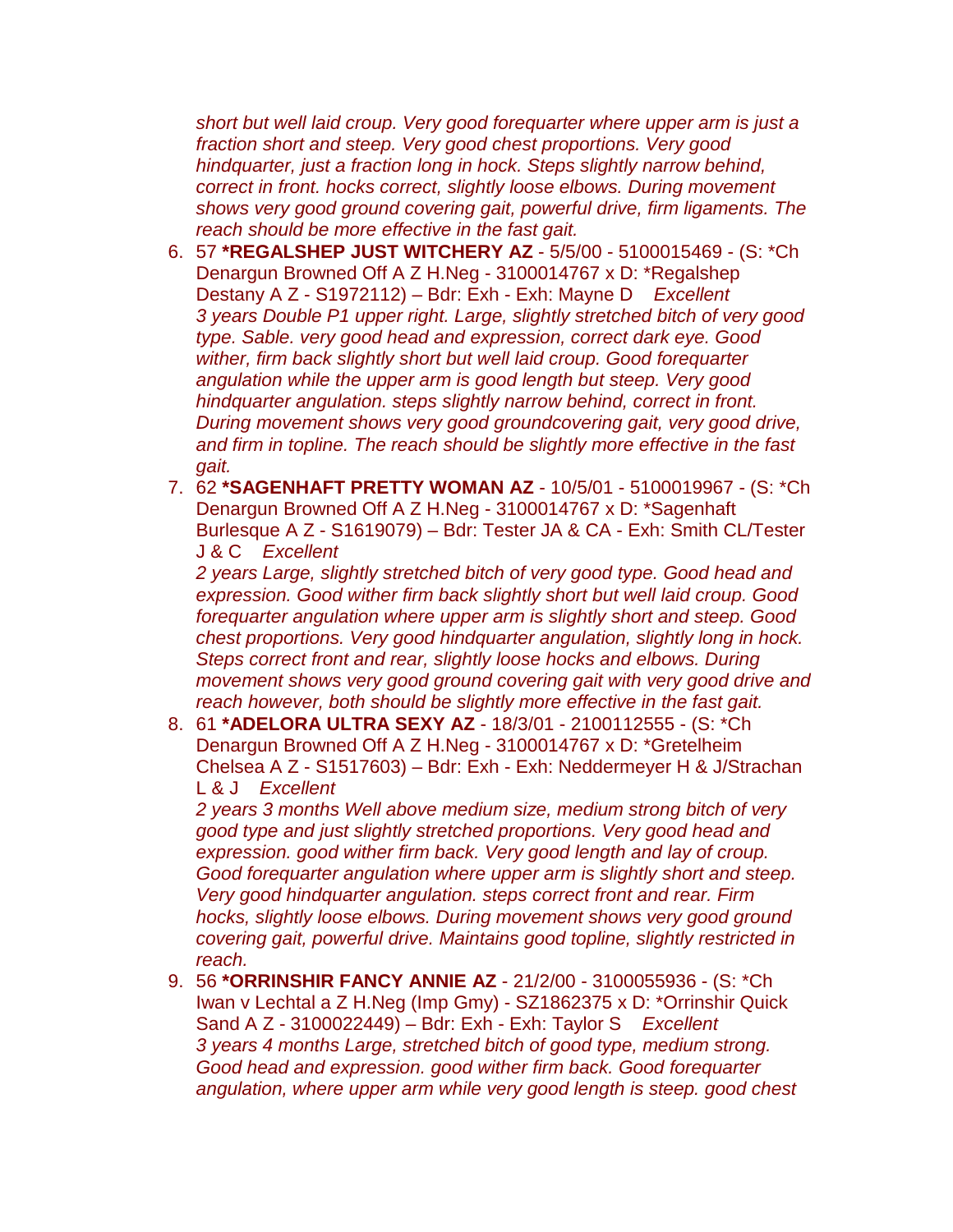*proportions. Good hindquarter angulation. Slightly long in hock. steps correct front and rear, loose hocks and elbows. during movement shows good ground covering gait however would like to see reach and drive more effective in fast gait.* 

10.54 **\*ADELORA ROXY AZ** - 18/12/99 - 2100082542 - (S: \*Ch Leitungen Prince Rowdy A Z H.Neg - 2100008734 x D: \*Gretelheim Chelsea A Z - S1517603) – Bdr: Exh - Exh: Neddermeyer H & J/Strachan L & J *Excellent*

*3½ years Above medium size, medium strong, slightly stretched bitch of very good type. good head and expression. good wither and firm back. slightly short but well laid croup. Good forequarter angulation, the upper arm slightly short and steep. maximum chest proportions. very good hindquarter angulation. steps slightly narrow behind, correct in front. firm hocks slightly loose elbows. during movement shows good ground covering gait, powerful drive. maintains good topline however, the reach should be much more effective in the fast gait.* 

- 11.55 **\*ALDAHOVEN IORA KIA AZ CD**  1/2/00 5100013964 (S: \*Ch Denargun Browned Off A Z H.Neg - 3100014767 x D: \*OC Rhosyn Sassy A Z - S225490) – Bdr: Exh - Exh: Rumble A *Very Good 3 years 4 months Large, stretched of good type, medium strong. Very good head and expression. Level wither, firm back, slightly short slightly steep croup. very good forequarter angulation, where upper arm is very good length but steep. Good hindquarter angulation, long in hock. good ground covering gait with good reach however, the drive should be more much more effective in the fast gait and back remain firmer.*
- 12.58 **\*VONPETA REGGIE AZ**  10/9/00 5100016862 (S: \*Gr Ch Crossfire Cantona A Z H.Neg x D: \*Vonpeta Nadine A Z ET CD) – Bdr: Damarell P/Pike J - Exh: Coppola J/Gale P *Very Good 2 years 9 months Large, slightly stretched of good type. Medium strong. Good head and expression. Good wither, firm back, slightly short but well*  laid croup. Good forequarter angulation where upper arm is slightly short *and steep. Good chest proportions. Very good hindquarter angulation. steps narrow behind, correct in front. firm hocks, loose elbows. During movement shows very good ground covering gait powerful drive. The reach should be more effective in fast gait.*
- 13.63 **\*RHOSYN TOFFEE AZ**  29/5/01 5100019963 (S: \*Rhosyn Kriskross A Z H.Neg - 5100016995 x D: \*Rhosyn Ginzano A Z - 5100002022) – Bdr: Exh - Exh: Collins SJ & C *Very Good 2 years Large, slightly stretched, strong bitch of good type. Good head and expression. good wither, firm back very good length and lay of croup. Very good forequarter angulation where upper arm of good length is slightly steep. very good chest proportions. Very good hindquarter angulation, slightly long in hock. Steps slightly wide front and rear. During movement shows very good ground covering gait however, at times the hindquarter drive could be more effective.*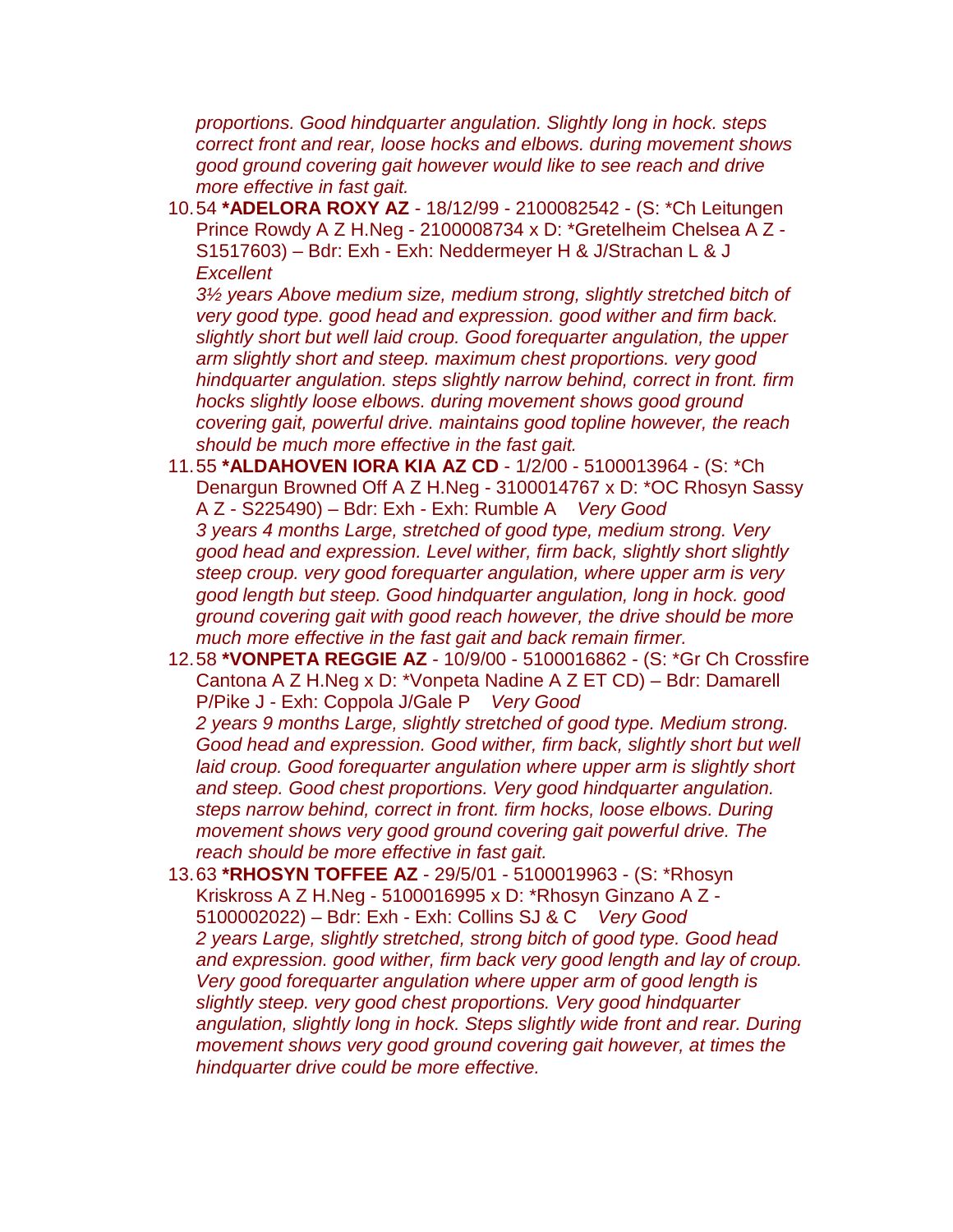14.64 **\*VONDOUSSA ELECTRA FY AZ** - 29/5/01 - 5100020197 - (S: \*Ambala Ronald Belford A Z H.Neg - 2100019518 x D: \*Vondouusa Bold Bitch A Z ET - 5100007471) – Bdr: Exh - Exh: Hueppauff A/Lloyd M *Very Good*

2 years Large, stretched of good type. Good head and expression. Good wither slightly nick behind good length and lay of croup. Good forequarter angulation where upper arm is slightly short and steep. very good hindquarter angulation, slightly long in hock. During movement shows good reach and drive however, the wither should remain higher and she should expand more effectively.

- 15.65 **\*KARLSKIND RYTHM N BLUES AZ**  16/5/01 5100019842 (S: \*Meck v Eigerwand a Z H.Neg - 08238-1994 x D: Karlskind Total Bliss A Z - S1653867) – Bdr: Exh - Exh: Coppola J/Gale P *Very Good 2 years Large, slightly stretched. Good head and expression. Level wither, firm back slightly short slightly steep croup. Good forequarter angulation where upper arm is slightly short and steep. good chest proportions. Good hind angulation, slightly long in hocks. Steps slightly wide behind, correct in front. slightly loose hocks and elbows. during movement she should show much more effective drive. Good reach maintains, good topline.*
- 16.49 **\*VONPETA NADINE AZ ET CD**  28/9/98 5100007523 (S: \*Ch Alk v Domenica a Z H.Neg - SZ1790485 x D: \*Ch Blitzenhund Sorbet City A Z) – Bdr: Damarell P/Pike J - Exh: O'Loughlin W & J *Good 4 years 9 months Very large, slightly stretched. Very good head and expression. good wither, firm back. good forequarter angulation where upper arm very good length but steep. good chest proportions. good hindquarter angulation, slightly long in hock. steps narrow behind, correct in front. loose hocks and elbows. in movement shows good groundcovering gait however, both reach and drive should be more effective in the fast gait.*

### **CHALLENGE BITCH**

#### \*SPELLBINDA HIGH SOCIETY AZ

### **RESERVE CHALLENGE BITCH**

ADELORA ZENA

## **BABY PUPPY DOG**

1. 67 **ORRINSHIR ZEEBEAL** - 27/1/03 - 3100110606 - (S: \*Demtori Gladiator A Z H.Neg - 2100103641 x D: \*Hagenstolz Nut Bush A Z - V1513173) – Bdr: Exh - Exh: Taylor S4 ½ months *Very Promising*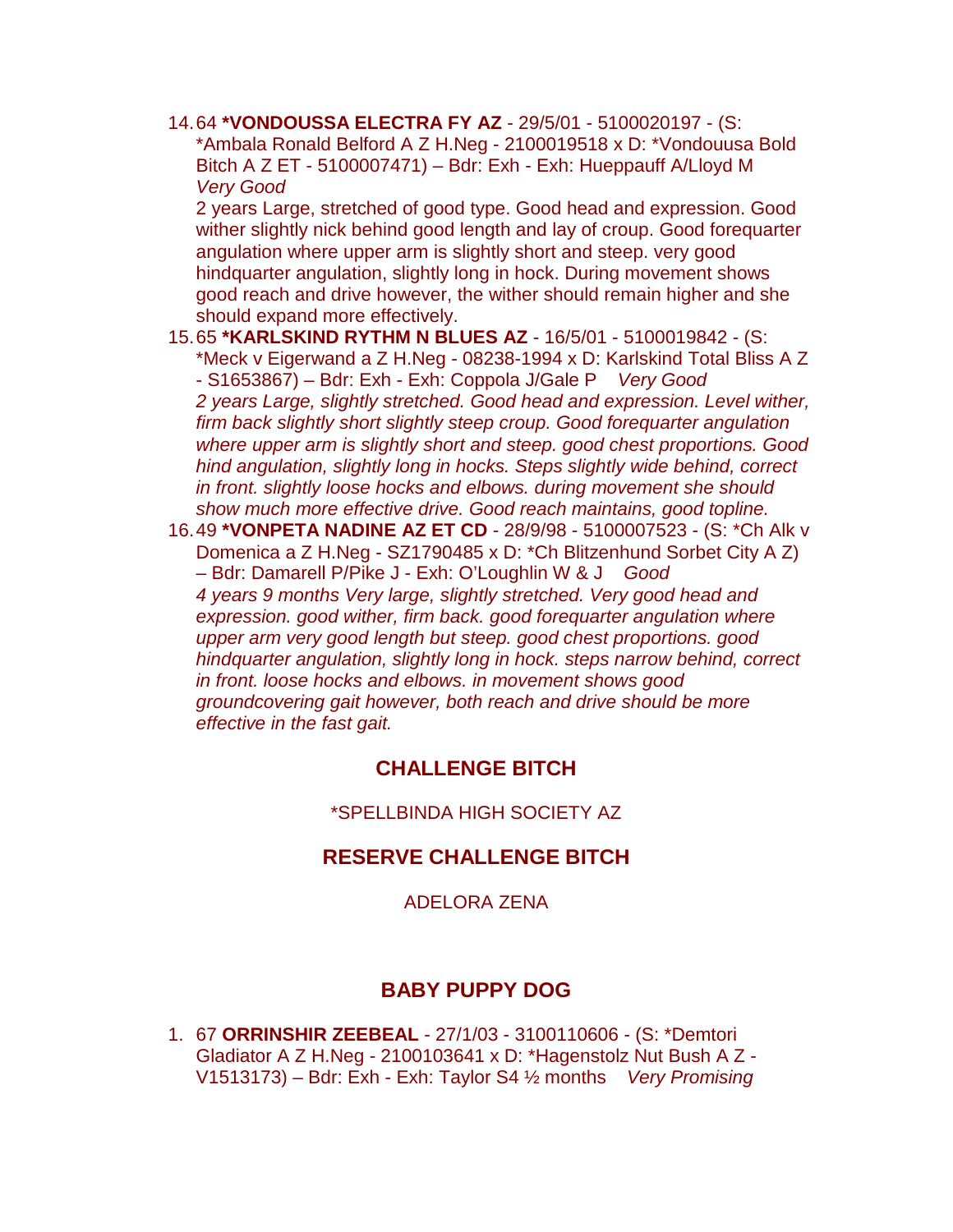69 **SAGENHAFT REGARDEZ MOI** - 28/2/03 - 5100027527 - (S: \*Nilson vom Wildsteiger Land a Z (Imp Gmy) - SZ2062603 x D: \*Sagenhaft Sheer Charm A Z - 5100006191) – Bdr: Exh - Exh: Tester JA & CA 3 months *Very Promising*

## **MINOR PUPPY DOG**

1. 73 **GILARISHA FAMOUS FONZIE** - 30/10/02 - 510002653 - (S: \*Alimanda Jak O Diamonds A Z H.Neg - 5100010545 x D: \*Gilarisha Blanch A Z - 5100016602) – Bdr: Exh - Exh: Archbold I & R *Very Promising*

*8 months dentition correct. Entire. Above medium size, strong, substantial well constructed puppy of very good type and pigmentation. Strong masculine head with good skull planes. Ideally eye should be a little darker. Good ear set. Correct length of neck, level withers, firm back. Croup is good mould but ideally should be a little longer. Good forequarter angulation with correct chest development for age. Very good length of foreleg. Good underline. Very good hindquarter angulation with strong thighs and short strong hocks. Moves correct going, hocks should be firmer. Correct coming, elbows should be firmer.* 

2. 71 **LEPPSDORF QUAKER** - 13/9/02 - 5100025680 - (S: \*Nilson vom Wildsteiger Land a Z (Imp Gmy) - SZ2062603 x D: \*Siegerheims Elke A Z - 5100009372) – Bdr: Exh - Exh: Hume L *Very Promising 3 months Above medium size, medium strong, slightly stretched puppy of overall good type. Strong masculine head with good skull planes. Ideally the eye should be darker. Slightly short neck, level withers, firm back. Ideally croup should be slightly longer and better angled. Good forequarter angulation. Should not become any deeper. Good hindquarter angulation, broad thighs. Moves correct going, hocks should be firmer. Moves correct coming; both elbows and pasterns should be a little firmer. In movement displays good groundcovering gait however the overall ligamentation should become firmer.* 

72 **KARABACH POSEIDON** - 20/9/02 - 3100103590 - (S: \*Ch Denargun Browned Off A Z H.Neg - 3100014767 x D: Sterbach Lemon Fizz - 3100034055) – Bdr: Exh - Exh: Karabach Kennels *Very Promising 8 months dentition correct. Entire. Medium size, medium frame dog of overall good type. Strong masculine head however, underjaw should be stronger. Slightly short neck, level withers, firm back. Ideally the croup should be a little longer. Good angulation of the forequarter with correct chest development for age. Good hindquarter angulation, ideally the upper thighbone should be a little longer. Moves correct coming; the hocks should be firmer. Correct coming, the elbows should be firmer.*

## **PUPPY DOG**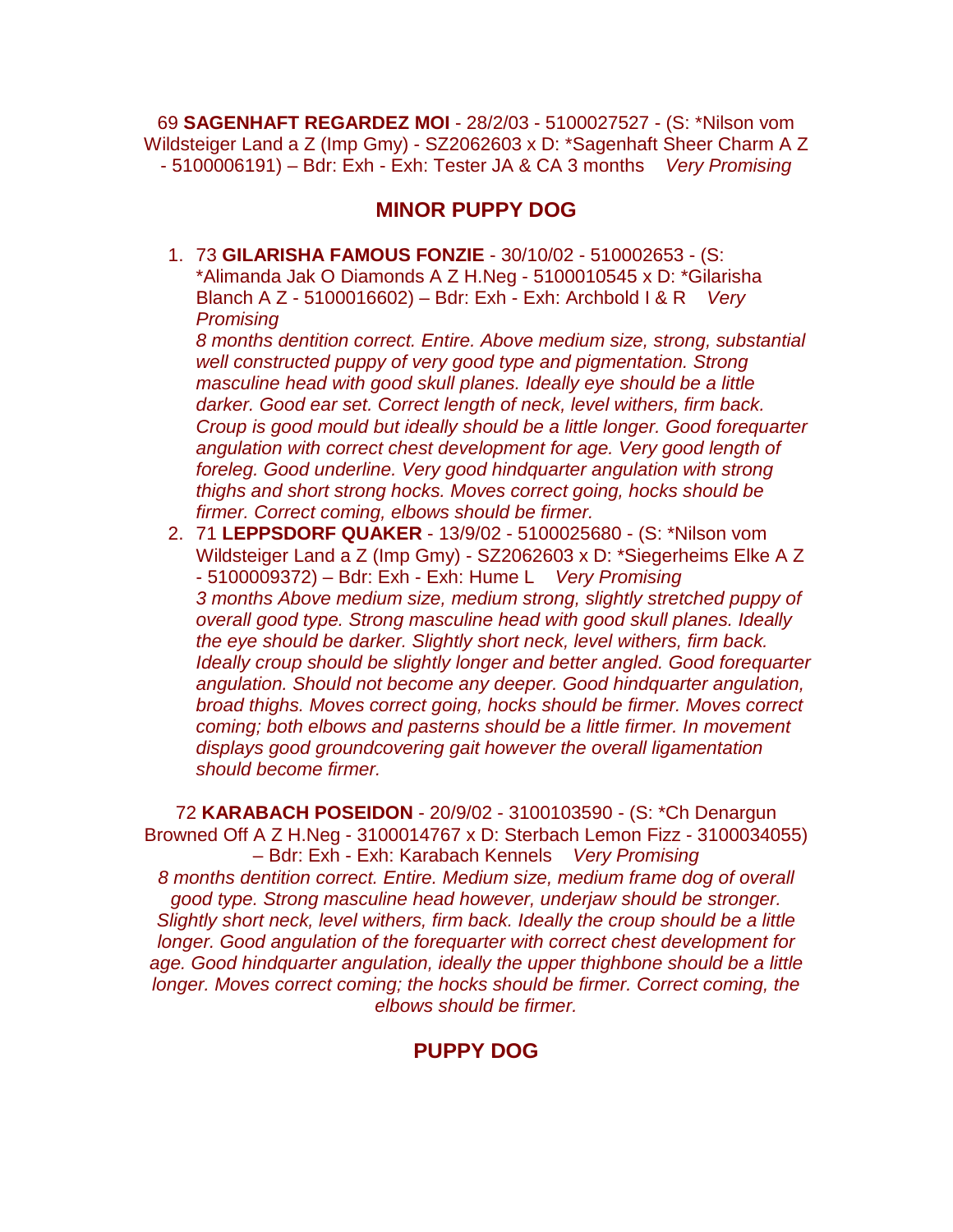- 1. 75 **VONRAUTEN DAX**  13/7/02 5100025141 (S: \*Ch Vonrauten Tano A Z H.Neg - 5100019380 x D: Redhaus Callout A Z - 3100017658) – Bdr: Exh - Exh: Vonrauten Kennels *Very Promising 5 months above medium size, strong, substantial, harmonious well constructed puppy of good type and outlook. Strong masculine head with good skull planes. Strong upper and lower jaw. Correct ear set. Ideally eye should be a little darker. Correct length of neck, high withers, firm back. Very good length and lay of croup. Very good forequarter angulation. Welldeveloped chest proportions. Very good length of foreleg. Very good underchest. Very good hindquarter angulation. Broad strong thighs and short strong hocks. Stands correct in front. Moves correct going; the hocks should be a little firmer. Correct coming, the elbows should be a little firmer*
- 2. 77 **ORRINSHIR YORICK** 4/8/02 31000101527 (S: \*Stobar Peete A Z H.Neg - 3100016052 x D: \*Orrinshir Fancy Annie A Z - 3100055936) – Bdr: Exh - Exh: Taylor S *Very Promising 10 months Large strong substantial slightly stretched puppy of overall good type. Strong masculine head ideally eye should be darker as should mask. Slightly short neck level withers firm back. Croup good length a little*  flat. Good forequarter angulation where upper arm is long but should be a *little better angled. Good length of foreleg. Good underline. Very good hindquarter angulation with broad well muscled thighs and short strong hocks. Moves wide going hocks should be firmer. Moves correct coming the elbows should be firmer.*
- 3. 74 **SHEPHARDHILL GO FORBROKE**  24/6/02 5100025085 (S: \*Manprince Quikas A Flash A Z H.Neg ET - 3100012084 x D: \*Wilanjee Gay Lizzie A Z - S227691) – Bdr: Exh - Exh: Shephardhill Kennels *Promising*

*8½ months Slightly level bite. Medium size, medium frame dog who should be shown in heavier condition. Desired dark eye. Ideally mask should be a little stronger. Short neck, level withers, firm back. Croup is good length but should be better moulded. Good forequarter angulation where upper arm should be slightly better angled. Stands slightly narrow in front. Narrow underchest. Good hindquarter angulation however, the upper thighbone should be longer. Moves correct going; the hocks should be firmer. Moves narrow coming; the elbows should be firmer. In movement displays good ground covering gait, however the drive should be more pronounced.*

### **JUNIOR DOG**

1. 79 **SPELLBINDA JOKERS WILD AZ** - 8/2/02 - 3100091832 - (S: \*Bodecka Grandslam A Z H.Neg - 3100046079 x D: \*Ch Bronacre Ramoth A Z - V1557475) – Bdr: Adams A - Exh: Smith D Mr & Mrs *Very Good 16 months Dentition correct. Entire. Above medium size slightly stretched masculine dog of good overall type and outlook. Strong masculine head*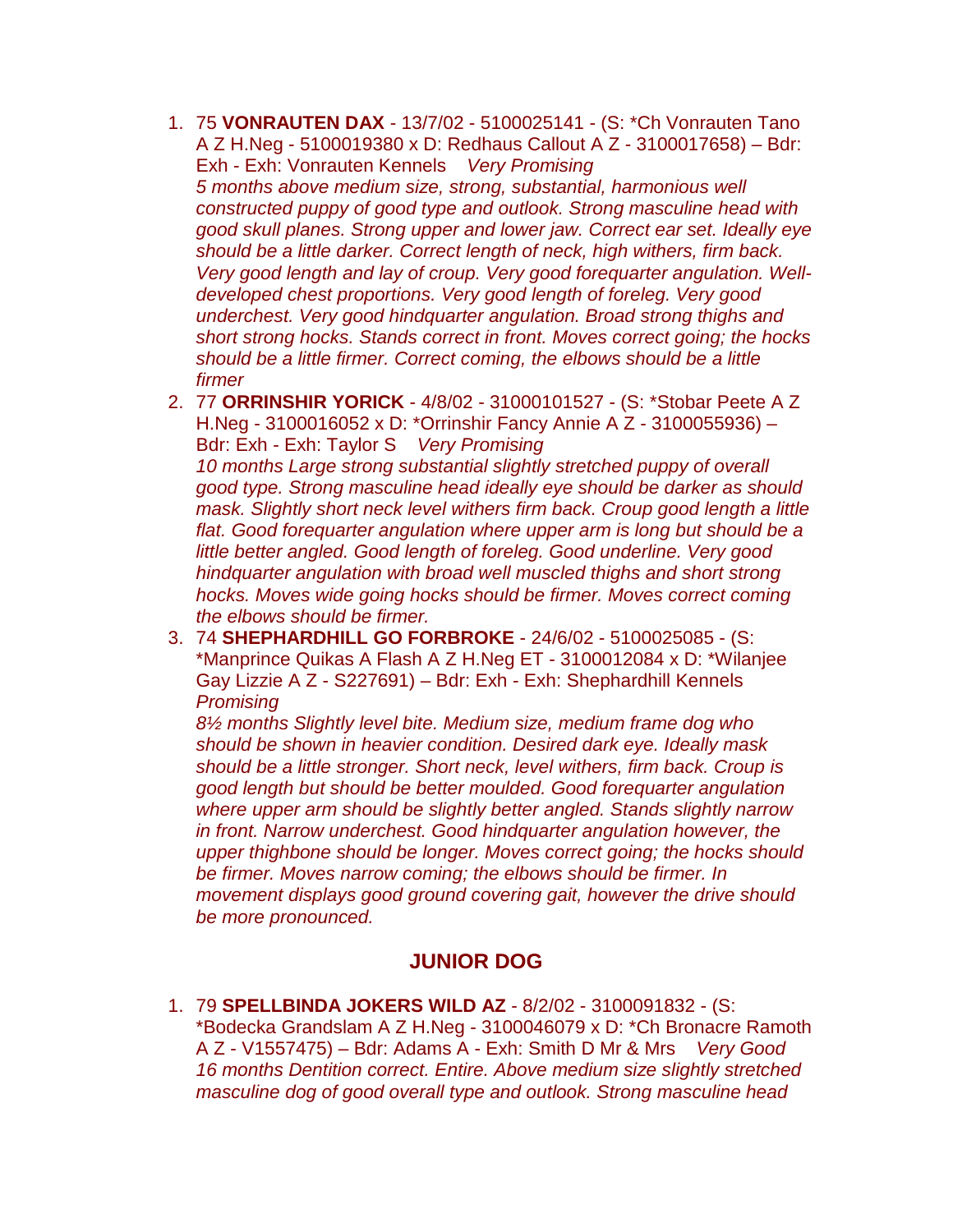*with very good skull planes medium eye. Very good ear set. The neck should be a little longer level withers firm back. Good length and lay of the croup. Good forequarter angulation with good chest development for age. Correct length of fore leg with very good hindquarter angulation with broad thighs and short strong hocks. Stand correct in front. Moves correct going the hocks should be firmer. Moves slightly narrow coming the elbows should be firmer. In movement displays very good groundcovering gait with good reach and drive.* 

- 2. 81 SPELLBINDA KANU PRINCE 5/5/02 3100096513 (S: \*Bodecka Grandslam A Z H.Neg - 3100046079 x D: \*Spellbinda High Society A Z - 3100048535) – Bdr: Exh - Exh: Adams A *Very Good 11 months dentition correct. Entire. Above medium size medium strong harmonious well constructed dog of overall good type and outlook. Strong masculine head with good skull planes. Ideally eye should be darker. Correct length of neck level withers firm back. Good length and lay of croup. Good forequarter angulation. Good length of fore leg. Good underline. Very good hindquarter angulation short clean hocks. Stands correct in front. Moves wide going firm hocks. Moves normal coming elbows should be a little firmer. In movement displays very good ground gait ideally the reach should be a little more pronounced*
- 3. 82 **GRUNDELHARDT BRANDTNER**  7/6/02 5100024489 (S: \*Nilson vom Wildsteiger Land a Z (Imp Gmy) - SZ2062603 x D: \*Grundelhardt Orrinococo A Z - S1593544) – Bdr: Exh - Exh: Cocks J & P *Very Good 12 months Double P1 upper right. Entire. Large medium strong harmonious well constructed dog of overall good type. Presented slightly out of coat today. Good head and expression where eye should be a little darker. Slightly short neck level wither firm back. Croup is good length but set a little steep. Good forequarter angulation good length of foreleg. Good underline. Good hindquarter angulation slightly long hocks. Stands correct in front. Moves correct going hocks should be a little firmer. Moves wide coming the elbows should be a little firmer. In movement displays very good ground covering gait however the drive should be a little more pronounced.*
- 4. 78 **DELAFORCE GODFATHER AZ**  17/1/02 5100022665 (S: \*Ch Denargun Browned Off A Z H.Neg - 3100014767 x D: \*Astasia Zola A Z - 4100035969) – Bdr: Exh - Exh: Cooke I & M *Very Good 17 months Dentition correct. Entire. Standing on upper limit. Very large strong substantial slightly stretched dog of overall good type. Strong masculine head with good strength of upper and lower jaw. Ideally the eye should be a little darker. Correct length of neck level withers firm back. Croup is good length but could be better moulded. Good forequarter angulation where upper arm should be a little better angled. Very good length of foreleg. Slightly shallow underchest. Very good hindquarter angulation broad thighs. Stands correct in front. Moves correct going firm hocks. Moves correct coming slightly loose elbows. In movement displays*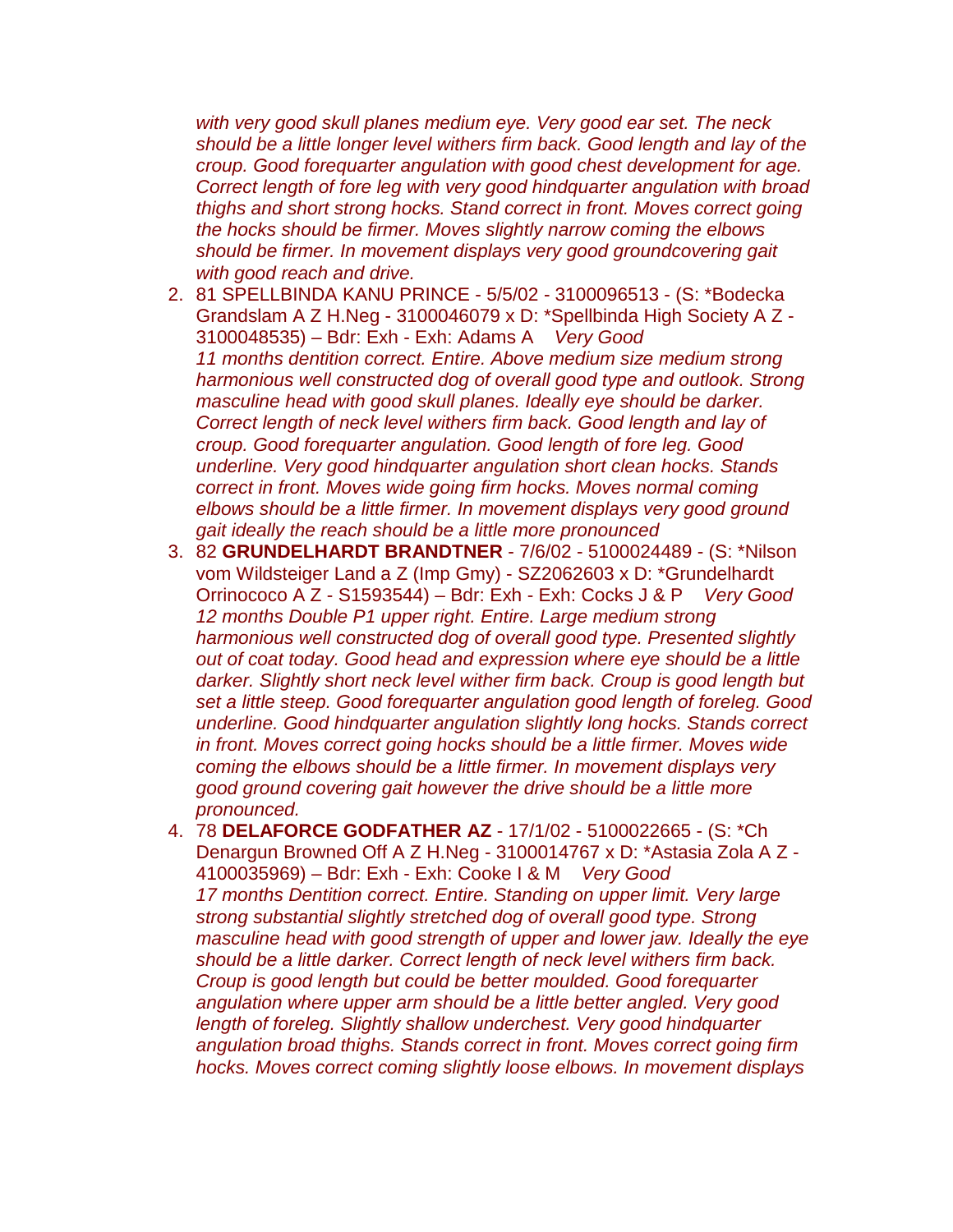*very good groundcovering gait however the ears should be a little firmer and the ligamentation of the back a little tighter.* 

5. 80 **STERBACH HUGO BOSS** - 20/4/02 - 3100097002 - (S: \*Troy vd Noriswand a Z H.Neg (Imp Gmy) - SZ2040827 x D: \*Sterbach Havana A Z) – Bdr: Bainbridge N & L - Exh: Elliott R & U *Very Good 14 1/2 months dentition correct. Entire. Standing on upper limit. Very large strong compact masculine dog of overall good type and outlook. Strong masculine head with good skull planes and desired eye colour. Level withers firm back ideally the croup should be longer and better angled. Good forequarter angulation however the upper arm should be a little better angled. Slightly short underchest. Good hindquarter angulation broad thighs and short strong hocks. Stands correct in front. Moves correct going the hocks should be firmer. Moves correct coming the elbows should be firmer. In movement displays good groundcovering gait however falls slightly on the forehand and the drive should be more pronounced.*

## **INTERMEDIATE DOG**

1. 83 **\*JARINDA RUSTIC CRUSADER AZ** - 15/7/01 - 2100118028 - (S: \*Ch Dellahund Justa Crusader A Z - 2100031378 x D: \*Karlrach Aims T Please A Z - 2100012046) – Bdr: Dury D - Exh: Anderson Mr & Mrs C *Very Good*

*23 months dentition correct. Entire. Large strong harmonious dark sable dog of very good type and pigmentation. Strong masculine head good skull planes strong upper and lower jaw. Desired eye colour. Correct*  length of neck high withers firm back. Croup is of good length but set *slightly steep. Very good forequarter angulation. Pronounced chest development for his age. Good length of fore leg. Good underline. Very good hindquarter angulation. Broad thighs and short strong hocks. Stands correct in front. Moves slightly narrow going the hocks to be a little firmer. Slightly narrow coming the elbows should be a little firmer. In movement displays very good groundcovering gait with very good reach and drive. Ideally the ligamentation of the back should be a little firmer.* 

2. 85 **ALIMANDA TITAN AZ** - 5/11/01 - 5100022183 - (S: \*Ch Leitungen Prince Rowdy A Z H.Neg - 2100008734 x D: Alimanda Jaqpot A Z) – Bdr: Butterfield ED & J - Exh: Atkinson RL *Very Good 19 months Dentition correct. Entire. Above medium size medium strong harmonious well constructed dog of good type and outlook. Strong masculine head with desired eye colour correct ear set. Short neck level withers firm back. Croup is good length but set slightly steep. Good forequarter angulation however the upper arm should be a little better angled. Yet to achieve final chest development. Correct length of foreleg. Good underline. Very good hind angulation broad thighs. Stands correct in front. Moves correct going the hocks should be a little firmer. Correct*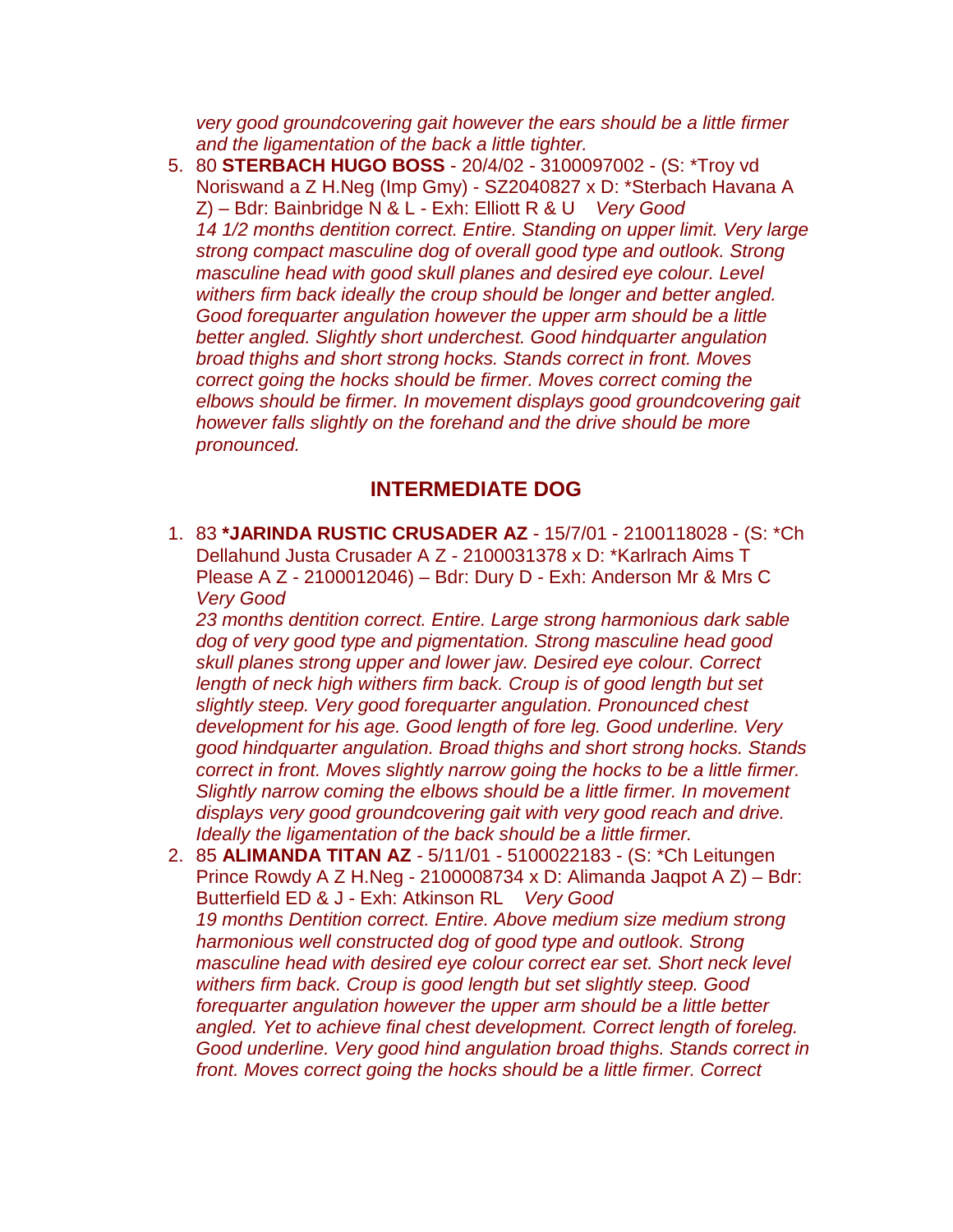*coming the elbows should be a little firmer. In movement displays very good ground covering gait with very good reach and drive.*

### **OPEN DOG**

1. 86 **\*CH.LEITUNGEN PRINCE ROWDY AZ H.Neg** - 14/6/97 - 2100008734 - (S: \*Ch Iwan v Lechtal a Z H.Neg (Imp Gmy) - SZ1862375 x D: \*Leitungen Marie A Z - N1309652) – Bdr: Lines T - Exh: Lines T & D/Shaw T & P *Excellent*

*6 Years Dentition correct. Entire. Above medium size strong substantial masculine dog of very harmonious proportions and outlook. Strong masculine head with desired skull planes, desired eye colour. Very good strength of upper and lower jaw. Correct length of neck high withers firm*  back. Well moulded croup. Very good angulation of the foreland with long *well laid upper arm. Pronounced chest development. Correct length of fore leg. Very good underline. Very good hindquarter angulation with broad powerful thighs and short strong hocks. Stands correct in front. Moves correct going firm hocks. Moves correct coming firm elbows. In movement displays very good groundcovering gait with powerful reach and drive transmitted through a firm back.* 

- 2. 90 **\*CH.BODECKA GRANDSLAM AZ H.Neg**  30/8/99 3100046079 (S: \*Ch Iwan v Lechtal a Z H.Neg (Imp Gmy) - SZ1862375 x D: \*Bodecka Bolly A Z CD - V1457945) – Bdr: Exh - Exh: Joseph J *Excellent 3 years 10 months Double P1 upper left. Entire. Large, medium strong slightly stretched harmoniously well-pigmented dog of very good type and outlook. Strong masculine head with very good skull planes. Very good strength of upper and lower jaw desired eye colour. Level withers firm back good length and lay of croup. Very good forequarter angulation. Correct chest development for age. Very good ratio between chest and foreleg. Very good hindquarter angulation with broad thighs ideally shorter hocks. Stands correct in front. Moves correct going firm hocks. Moves correct coming ideally firmer elbows. In movement displays very good ground covering gait with very good reach and drive.*
- 3. 92 **\*NILSON VOM WILDSTEIGERLAND AZ H.Neg (Imp Gmy)**  15/2/00 SZ2062603 - (S: \*Nils v Wildsteigeland - SZ2007204 x D: \*Yanke v Wildsteigerland - ZS1983556) – Bdr: Gobl M - Exh: Garvican H & C *Excellent*

*3 years 4 months Dentition correct. Entire. Large, standing on upper limit. Harmoniously well-constructed dog of very good type and outlook. Very good head and expression with desired masking. Ideally eye should be a little darker. Correct length of neck high withers firm back good length and lay of croup. Good forequarter angulation has yet to achieve final chest development. Very good length of foreleg. Good underline. Very good hindquarter angulation with broad thighs. Stands correct in front. Moves correct going firm hocks moves correct coming firm elbows. In movement*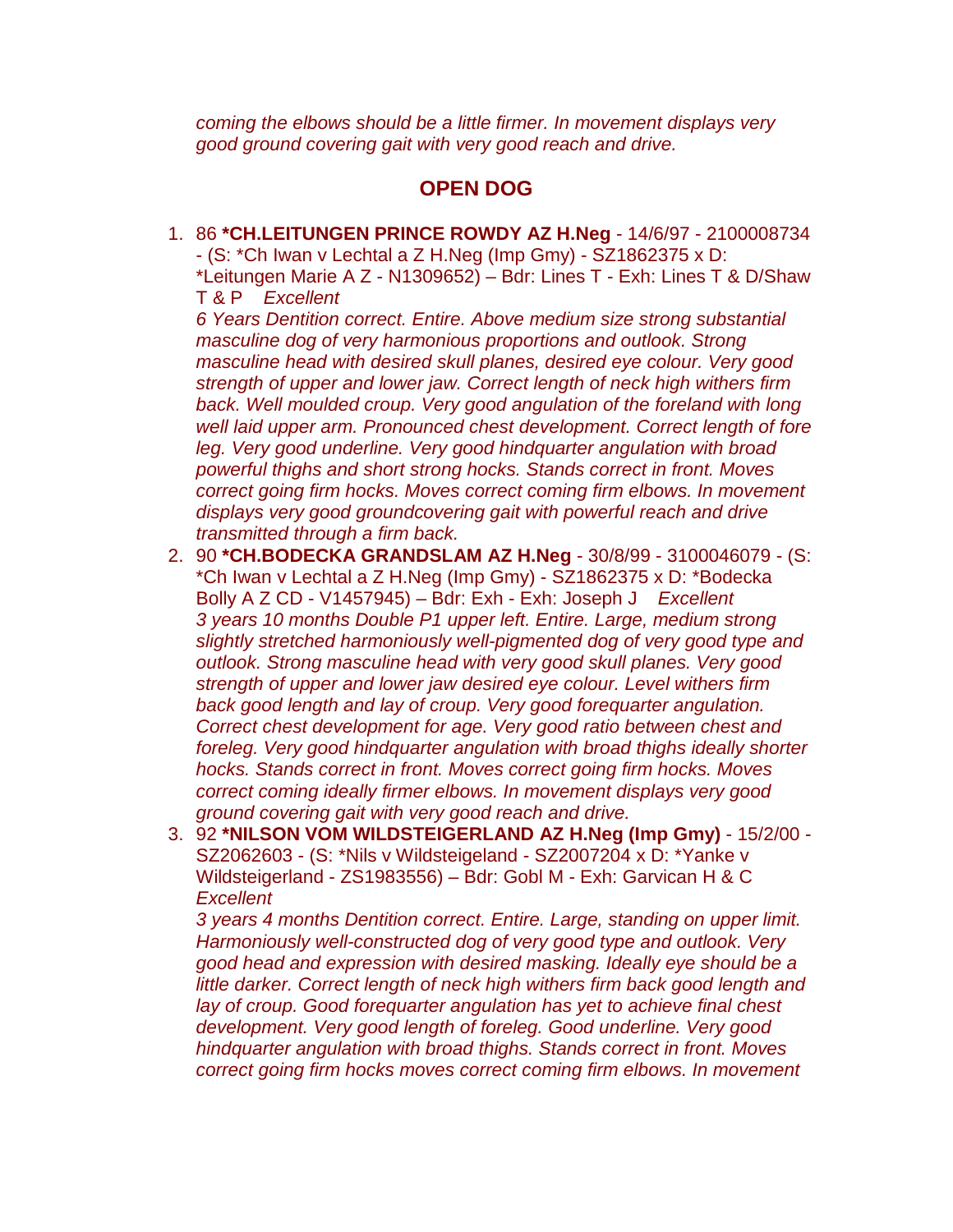*displays very good ground covering gait with very good reach and drive transmitted through a firm back*

- 4. 91 **\*VONPETA QUESTOR AZ H.Neg**  26/10/99 5100012653 (S: \*Ch Iwan v Lechtal a Z H.Neg (Imp Gmy) - SZ1862375 x D: \*Ch Vonpeta Eva A Z - S1512373) – Bdr: Damarell P/Pike J - Exh: Yardley P & I *Excellent 3 years 8 months dentition correct. Entire. Large strong masculine harmoniously well constructed sable dog of very good type and outlook. Strong masculine head very good skull planes desired eye colour. Short neck high withers firm back. Very good length and lay of croup. Very good angulation of the forehand pronounced chest development. Correct ratio between chest and foreleg. Good underline. Very good hind angulation broad thighs short hocks. Stands correct in front. Moves slightly narrow going hocks should be firmer. Moves correct coming the elbows should be firmer. In movement displays very good ground gait with good reach and drive ideally the ligamentation of the back should be a little firmer*
- 5. 96 **\*ADELORA URANUS AZ H.Neg**  18/3/01 2100112553 (S: \*Ch Denargun Browned Off A Z H.Neg - 3100014767 x D: \*Gretelheim Chelsea A Z - S1517603) – Bdr: Neddermeyer H & J/Strachan L & J - Exh: Savelsburg *Excellent*

*2 years 3 months Dentition correct. Entire. Above medium size strong substantial harmoniously well constructed dog of good type and outlook. Strong masculine head with desired dark eye with very good skull planes. Short neck level wither very good length and lay of croup. Very good angulation of the forehand. Should not get any deeper. Very good underline. Very good hindquarter angulation with broad thighs. Stands correct in front. Moves wide going firm hocks. Moves correct coming the elbows should be a little firmer. In movement displays very good groundcovering gait with very good reach and drive.* 

6. 94 **\*ARKAHLA GONZO AZ H.Neg** - 20/8/00 - 5100016460 - (S: \*Ch Arkahla Astrodome A Z H.Neg CD ET - S1429765 x D: \*Arkahla Foreffsake A Z - 5100007262) – Bdr: Exh - Exh: O'Loughlin W & J *Excellent*

*2 years 10 months Dentition correct. Entire. Above medium size medium strong harmoniously well constructed of good type and outlook. Very good head and expression. Ideally lower jaw should be stronger and the mask darker. Slightly short neck level withers firm back. Good length and lay of croup. Very good angulation of the forehand. Pronounced chest development. Should not get deeper. Good underline. Very good hindquarter angulation broad powerful thighs short strong hocks. Stands correct in front. Moves correct going firm hocks. Moves correct coming elbows should be a little firmer. In movement displays good ground covering gait ideally the ligamentation of the back should be a little firmer.* 

7. 93 **\*CH.VONRAUTEN MITCHELL AZ H.Neg** - 16/8/00 - 5100016629 - (S: \*Jock v Arlett a Z H.Neg (Imp Gmy) - SZ1917007 x D: Ch Vonrauten Sierrah A Z - S1631887) – Bdr: Exh - Exh: Vonrauten Kennels *Excellent 2 years 10 months Dentition correct. Entire. Ideal medium size strong*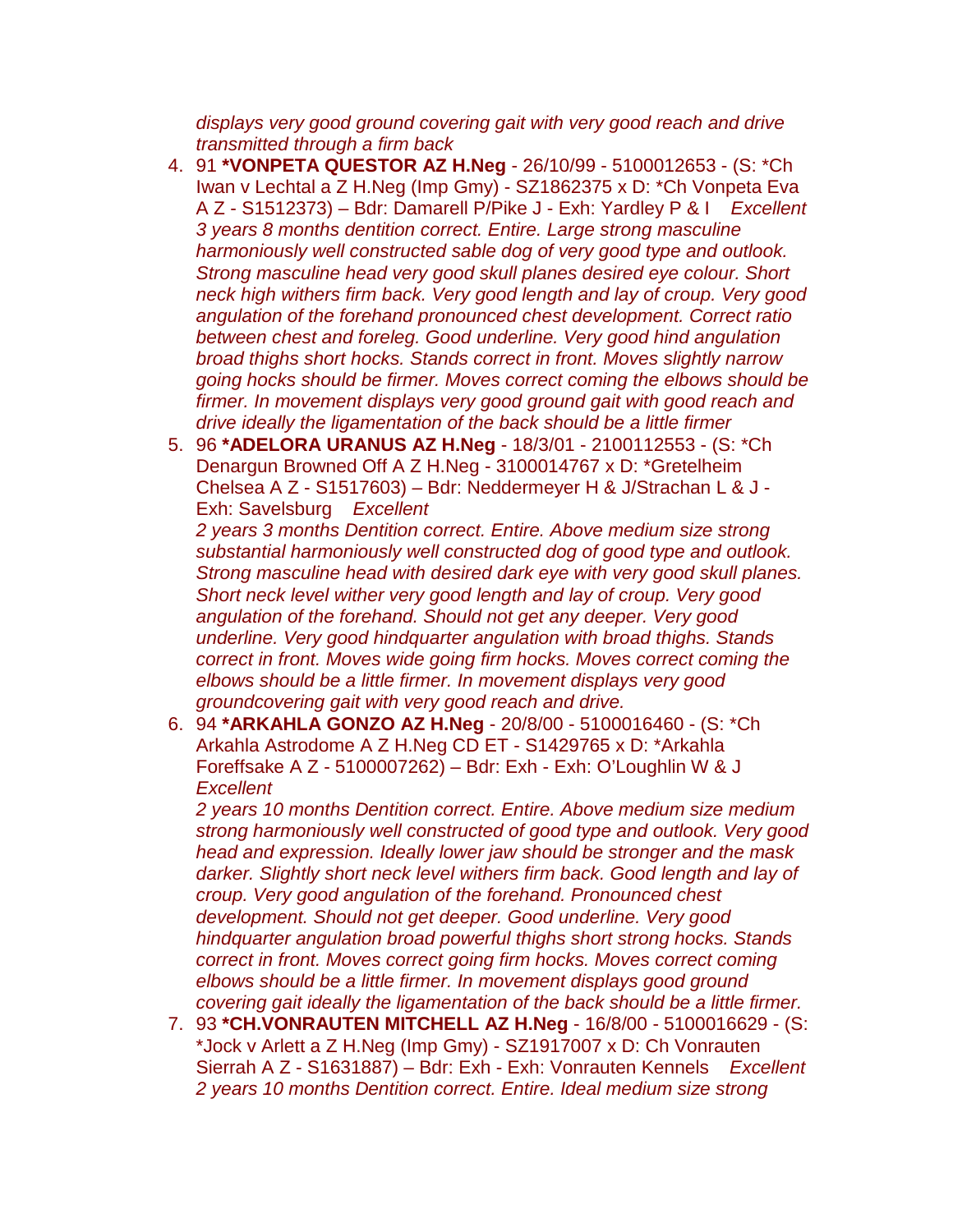*substantial dog. Slightly stretched proportions. Strong masculine head with good skull planes very good ear set desired eye colour. Ideally lower jaw should be a little stronger. Short neck level withers firm back. Croup should be a little longer and better angled. Very good forequarter angulation with pronounced chest development. Should not get any deeper. Good underline. Good hindquarter angulation with broad thighs and short strong hocks. Stands correct in front. Moves correct going hocks need to be firmer. Slightly narrow coming elbows need to be firmer. In movement displays good ground covering gait however falls slightly on the forehand and the ligamentation of the back should be firmer*

8. 88 **\*ALIMANDA JAK O DIAMONDS AZ H.Neg** - 29/4/99 - 5100010545 - (S: \*Ch Iwan v Lechtal a Z H.Neg (Imp Gmy) - SZ1862375 x D: \*Alimanda Taste O Honey A - S218794) – Bdr: Exh - Exh: Butterfield E & J *Excellent*

*4 years 2 months dentition correct. Entire. Large strong compact harmonious dog of very good outlook. Strong masculine head with good skull planes. Slightly wide ear set. Good strength of upper and lower jaw. Slightly short neck level wither firm back. Croup is good length but set slightly steep. Very good forequarter angulation yet to achieve final chest development. Good length of foreleg. Very good hindquarter angulation however ideally the upper thighbone should be longer. Stands correct in front. Moves correct going the hocks should be a little firmer. Correct coming the elbows should be a little firmer. In movement displays very good ground*

*covering gait ideally the drive should be a little more pronounced.* 

- 9. 89 **\*NATCHEZ VAMPIRE SLAYER AZ H.Neg**  25/8/99 5100011974 (S: \*Ch Leitungen Prince Rowdy A Z H.Neg - 2100008734 x D: \*Arkahla Dressed to Kill A Z - S1615708) – Bdr: Exh - Exh: Smith P *Excellent 3 years 10 months Dentition correct. Entire. Above medium size medium strong masculine dog of good type and outlook. Strong masculine head with good skull planes. Eye should be darker. Short neck level withers firm back. Croup should be longer and better angled. Good forequarter angulation ideally the upper arm should be better angled. Yet to achieve final chest development. Good length of foreleg. Good underline. Very good hindquarter angulation powerful thighs short hocks. Stands not quite correct in front. Moves wide going the hocks should be a little firmer. Correct coming the elbows should be a little firmer. In movement displays very good ground covering gait ideally the ligamentation of the back should be tighter*
- 10.95 **\*CH.TAURORN JAZZMAN AZ H.Neg CD**  4/9/00 5100016638 (S: \*Ch Arkahla Astrodome A Z H.Neg CD ET - S1429765 x D: \*Delaforce Cool Runnings A Z) – Bdr: Wellman G - Exh: Fielder B *Excellent 2 years 9 months Dentition correct. Entire. Large, medium strong slightly stretched dog of overall good type. Good head and expression however the lower jaw should be stronger. Short neck level withers firm back. Croup good length set a little steep. Very good forequarter angulation.*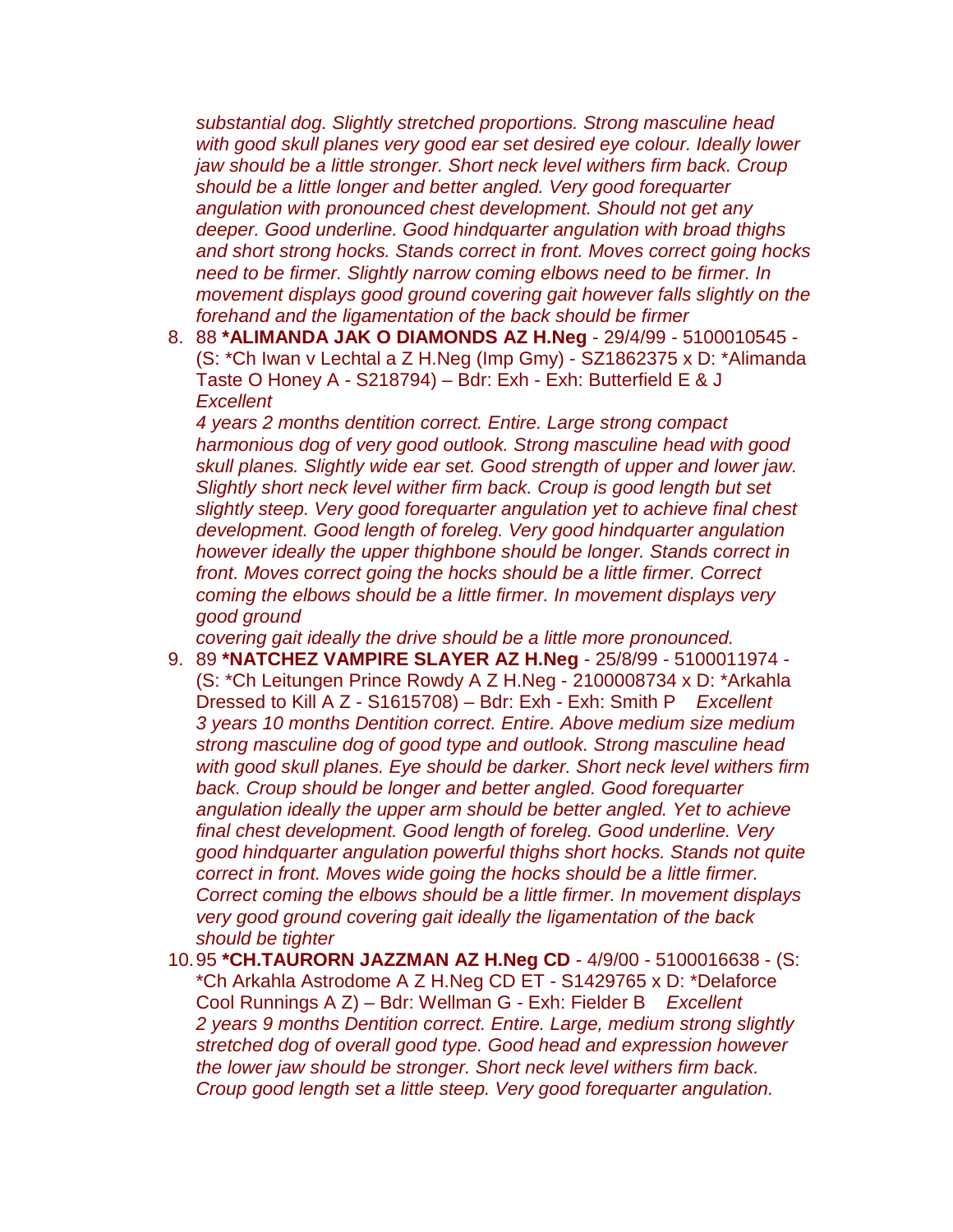*Pronounced chest development. Good underline. Very good hindquarter angulation however ideally upper thighbone should be a little longer. Stands correct in front. Moves correct going hocks to be a little firmer. Slightly narrow coming elbows to be a little firmer. In movement displays good ground covering gait where the back remains firm.* 

11.87 **\*RHOSYN KRISKROSS AZ H.Neg** - 14/3/99 - 5100009936 - (S: \*Ch Iwan v Lechtal a Z H.Neg (Imp Gmy) - SZ1862375 x D: \*Rhosyn Ashanti A Z - S1563722) – Bdr: Exh - Exh: Collins SJ & C *Excellent 5 years 3 months Dentition correct. Entire. Large standing on upper limit of size harmoniously masculine well-constructed dog of slightly stretched proportions. Shows very good pigmentation and colouration with desired masking. Good eye colour. Correct length of neck high withers firm back. Good length and lay of croup. Very good forequarter angulation with pronounced chest development. Should not get any deeper. Good length of foreleg. Very good underline. Very good hindquarter angulation long hocks. Stands correct in front. Moves correct going firm hocks. Moves correct coming both the elbows and the pasterns should be a little firmer. In movement displays very good groundcovering gait however ideally the ligamentation of the back should be a little firmer.* 

97 **\*RHOSYN SHOWMAN AZ** - 26/5/01 - 5100019954 - (S: \*Ch Leitungen Prince Rowdy A Z H.Neg - 2100008734 x D: \*Rhosyn Ashanti A Z - S1563722) – Bdr: Collins SJ & C - Exh: Karasaridis J *Excellent 2 years dentition correct. Entire. Standing on upper limits. Very large strong masculine dog of overall good type. Ideally pigmentation overall should be stronger. Strong masculine head with good skull planes. Mask should be darker. Correct length of neck level withers firm back. Short slightly steep croup. Very good forequarter angulation. Pronounced chest development. Should not get any deeper. Very good hindquarter angulation broad powerful thighs short strong hocks. Stands correct in front. Moves correct going the hocks should be a little firmer. Moves correct coming the elbows should be a little firmer. In movement displays good groundcovering gait however the drive should be more pronounced and he falls slightly on the forehand.*

#### **CHALLENGE DOG Hero von Grundel Trophy**

\*CH.LEITUNGEN PRINCE ROWDY AZ H.Neg

#### **RESERVE CHALLENGE DOG**

\*CH.BODECKA GRANDSLAM AZ H.Neg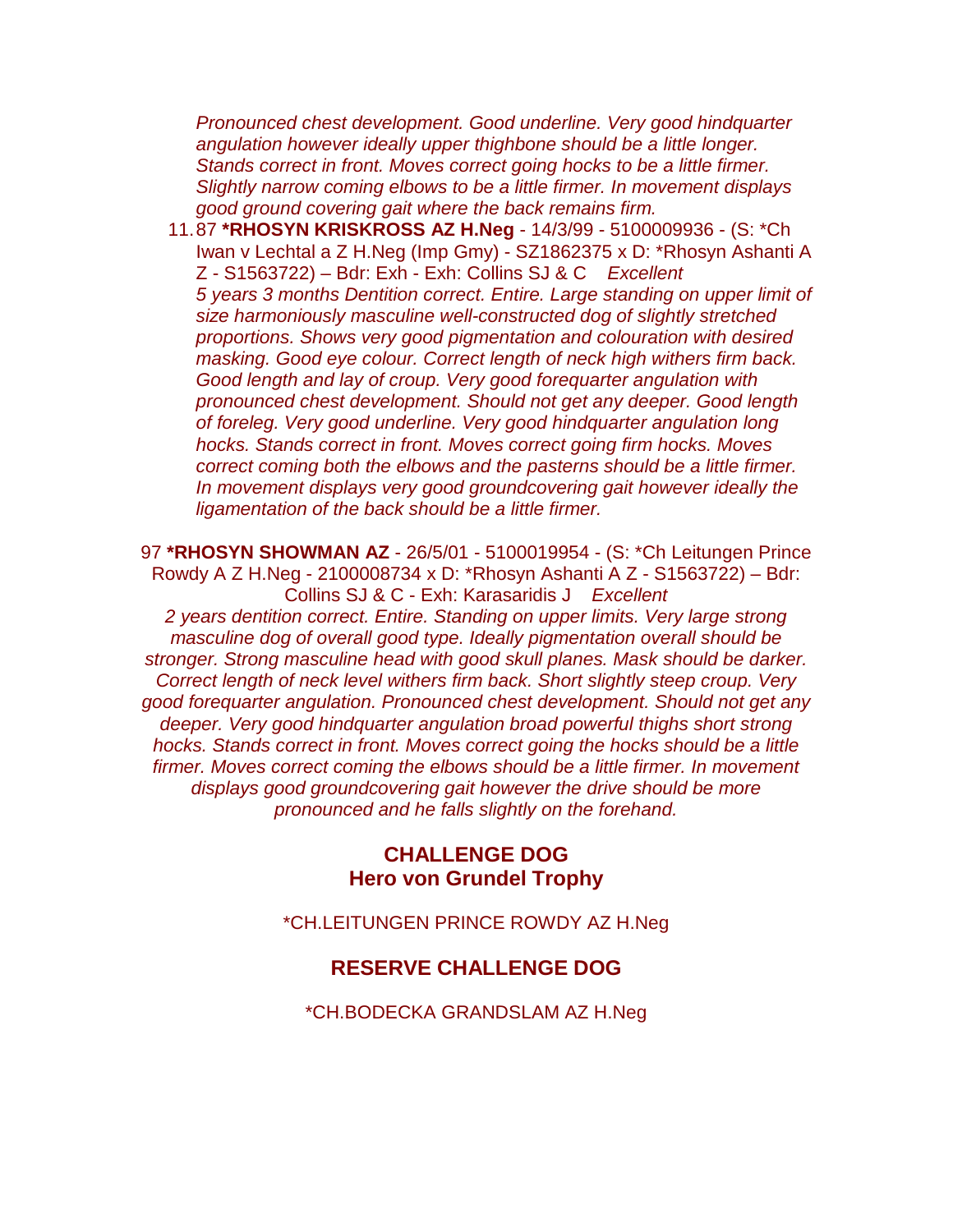# **OBEDIENCE TRIAL**

## **UTILITY**

- 1. 102. **OC. Iniff Street Credit AD**  Exhibitor JE Wilmot *This dog and handler showed the high degree of teamwork that only comes from experience. A few minor blemishes took the edge off a good steady performance.*
- 2. 103 **Iniff Excalibur**  Exhibitor JE Wilmot *Another demonstration of excellent teamwork throughout the exercises with the dog displaying a high level of willingness to work. Unfortunately on the last exercise the dog retrieved the wrong glove, spoiling what would have been a very good performance*
- 3. 101 **Alimanda Last Legend AZ CDX**  Exhibitor MA & RJ Parkinson *Unfortunately this dog did not retrieve the seek back article and was withdrawn by the handler. Having seen the dog work on previous occasions I know it is capable, but today is best forgotten.*

#### **OPEN**

- 1. 102 **OC Iniff Excalibur**  Exhibitor JE Wilmot *The excellent teamwork shown in Utility was repeated in Open, but this time with no mistakes. An enthusiastic dog coupled with a skilful handler produced an excellent performance that was a pleasure to judge.*
- 2. 103 **Rovene Gamblers Corah CD**  Exhibitor G De Ridder *This dog shows promise but was being distracted by the activities in the area. When the dog had it's mind on the job it showed good work, but needs to keep it's attention on the handler.*
- 3. 104 **Satyr Ida CD**  Exhibitor MA & RJ Parkinson *Another young dog that needs experience to develop it's full potential. There were times when the dog worked well but the distractions on the day were a little too much for it to handle.*
- 4. 105 **Aldahoven Just Jazz AZ CD**  Exhibitor A Rumble *Good work initially with skillful handling getting the best out of the dog. Unfortunately the dog did not respond to the recall command, which ended hopes of a pass. This dog should improve with experience.*

#### **NOVICE**

1. 117. **Siegerheims Jana** – Exhibitor J & M Hartshorne *A very polished performance from a team that was well prepared for the trial. The handler had the total attention of the dog and was able to complete the exercises with loss of points from very minor errors only.*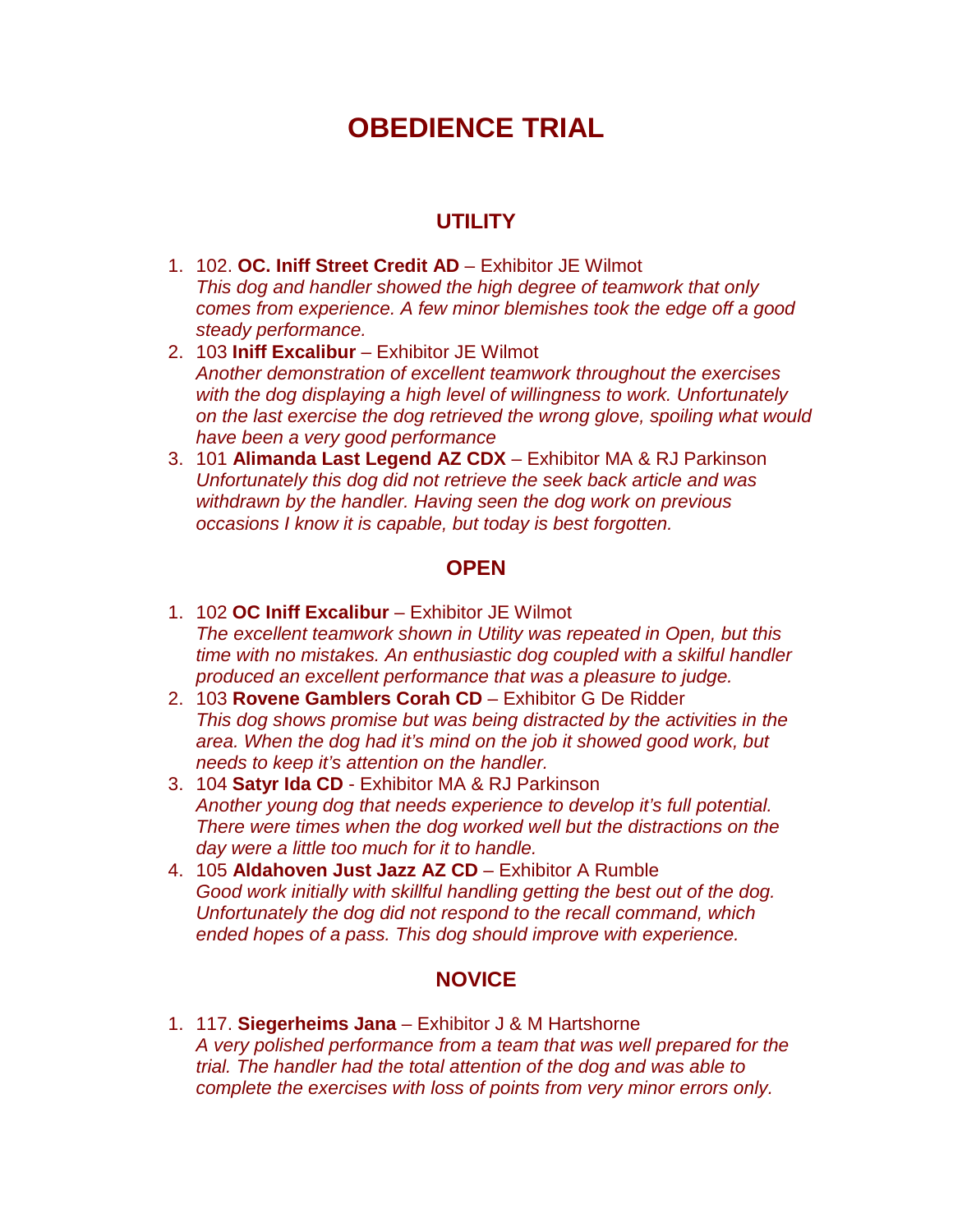- 2. 111. **Natchez Zippidoda** Exhibitor B Gunn *Generally good work was spoiled by the dog missing a lot of positions. The dog should improve with time and experience.*
- 3. 109 **\* Arkahla Gonzo AZ H Neg**  Exhibitor W & J O'Loughlin *The overall performance of this dog was good. There were a few minor problems with bumps and positions and a major problem when the dog lost attention in slow pace, then recovered.*
- 4. 110 **Sarazo Whistler**  Exhibitor C & M Bavdekar *Handler nerves were a major contribution to the loss of points for this dog. The dog showed lots of attention to the handler and demonstrated a willingness to work.*
- 5. 112 **Vonpeta Ralph**  Exhibitor L Taylor *Attention problems let this dog down badly. The dog missed too many positions and had the handler adjusting pace to compensate for its inattention. When the dog did pay attention, the work was good.*
- 6. 114 **Leberhine Matt**  Exhibitor T Conway *The basic work of the dog was good but was marred by attention problems, sniffing, and missing positions. The recall was unique with about 2 meters of skid marks in front of the handler from where the dog was trying to stop.*
- 7. 115 **Shaitan Mums Lil Miricale**  Exhibitor DJ Lock *Good work generally with a tendency to slow sits and downs. The dog got up on the recall and ended its chance of a pass.*
- 8. 116 **Sagenhaft Sheer Majic AZ TDX**  Exhibitor J Doolette *Lack of attention was the major problem with this dog. The heel exercises require teamwork and this team need to spend a lot of time in developing both dog and handler.*
- 9. 118 **Bruangie Ultra Melody**  Exhibitor D & Y Joy *This dog was another victim of inattention. There needs to be a lot of effort in getting the dog and handler to work together before their next trial*

# **IN SHOW AWARDS**

## **WINNER OF WINNERS**

102 - **OC. Iniff Street Credit AD** – Exhibitor JE Wilmot *An excellent team, well deserving the top award.*

## **DUAL PERFORMANCE TROPHY Donated by Delaforce & Vondussa Kennels**

\*Arkahla Gonzo A.Z. H. Neg.